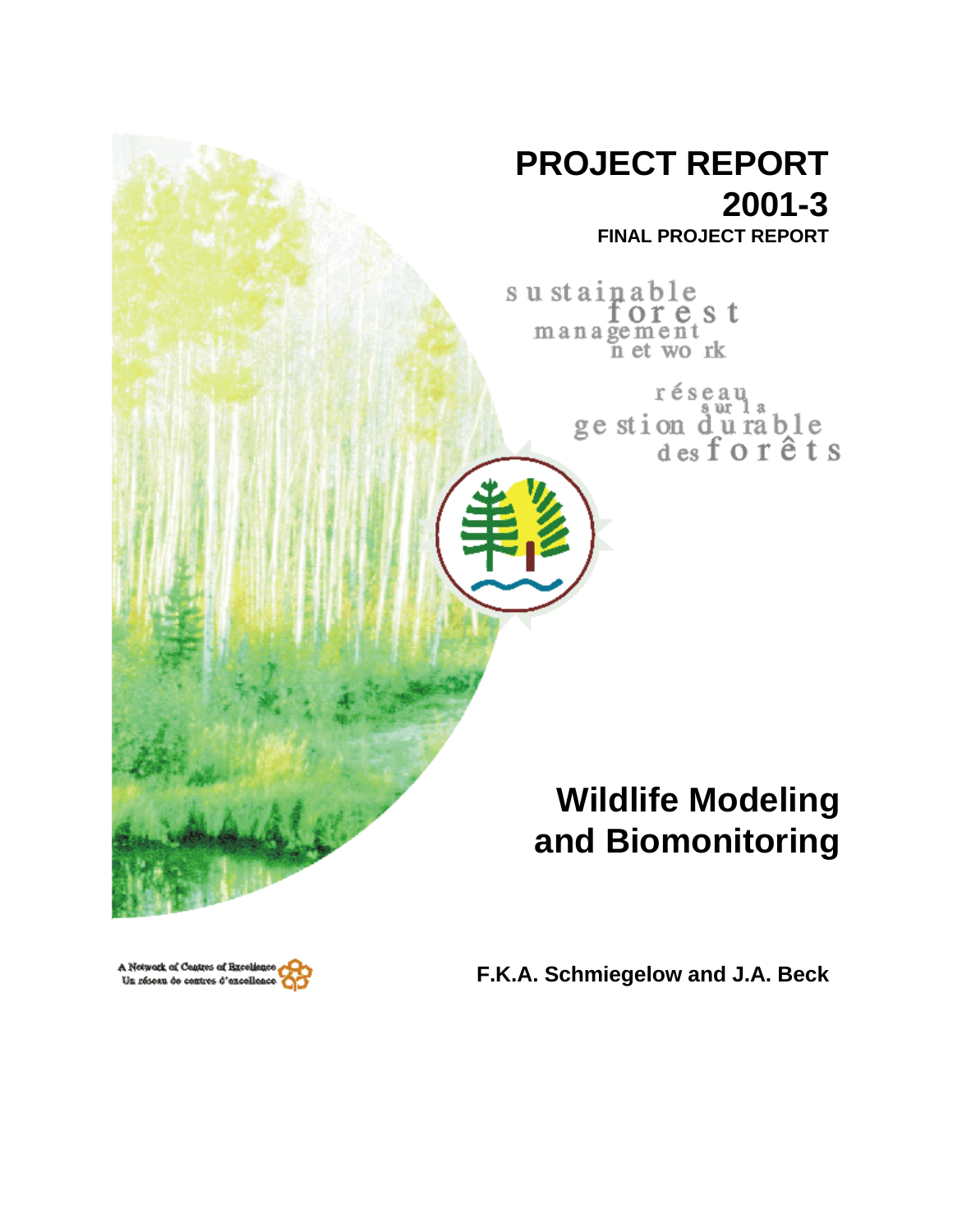For copies of this or other SFM publications contact:

Sustainable Forest Management Network G208 Biological Sciences Building University of Alberta Edmonton, Alberta, T6G 2E9 Ph: (780) 492 6659 Fax: (780) 492 8160 http://www.ualberta.ca/sfm/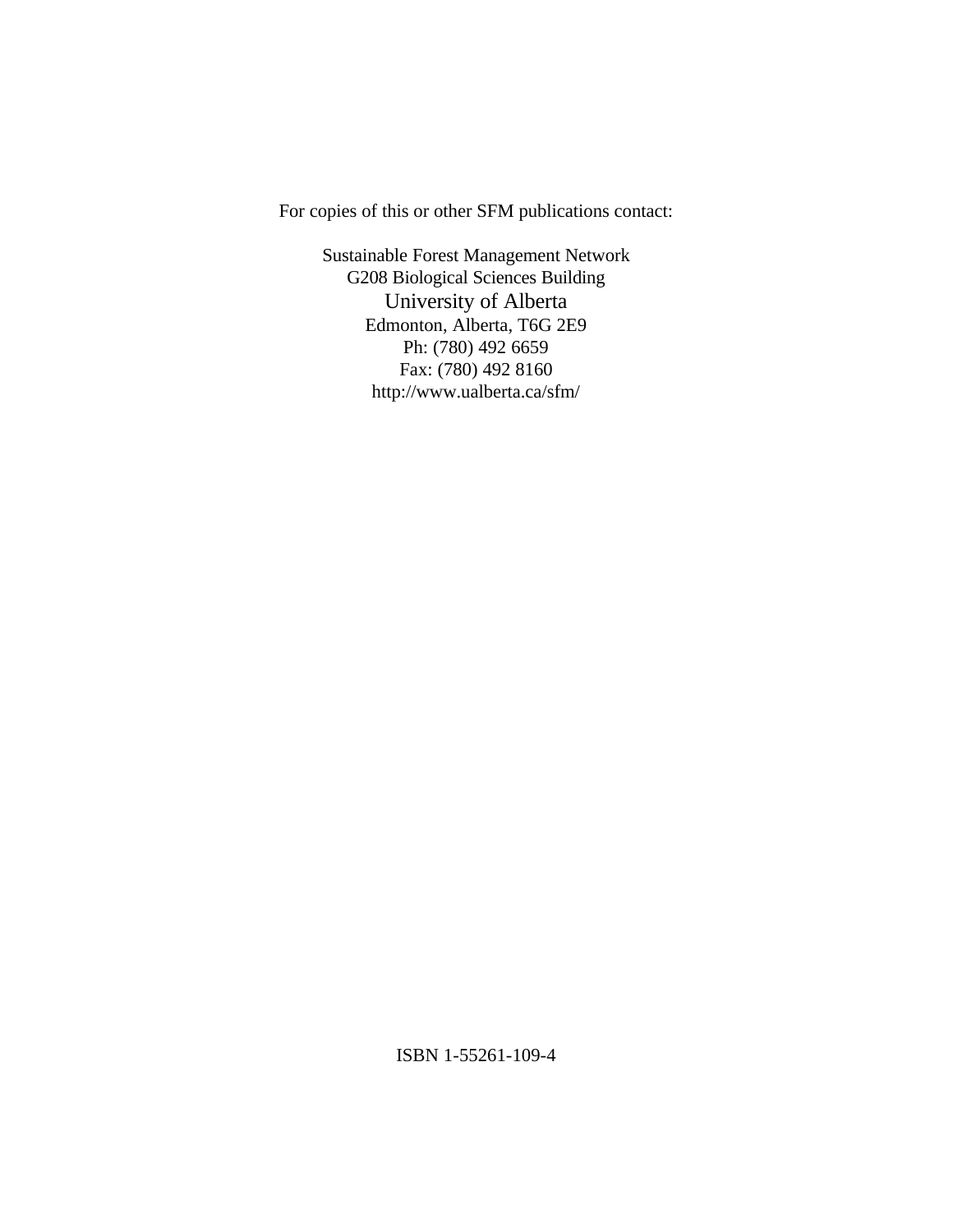# **Wildlife Modeling and Biomonitoring**

**SFM Network Project: Large Scale Issues in Sustainable Forestry**

by

**F.K.A. Schmiegelow and J.A. Beck**

Department of Renewable Resources, University of Alberta

**January 2001**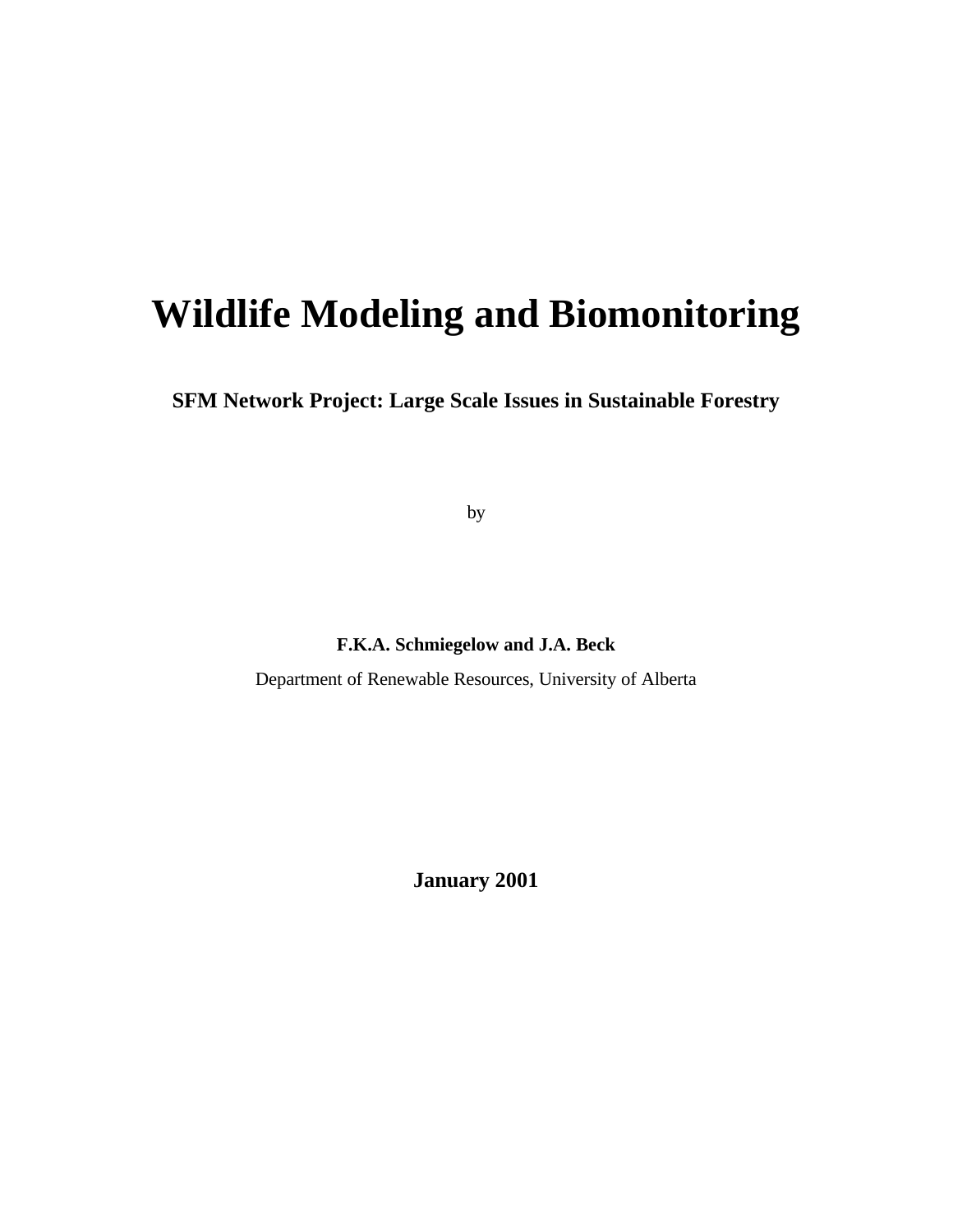## **ABSTRACT**

As one project within the Boreal Ecology and Economics Synthesis Team, this research contributed to the development of an integrated suite of models for use in management scenario evaluations and policy analysis. The work focussed on the identifcation, measurement and modeling of wildlife indicators, and had three major components, each of which applied sophisticated statistical approaches to existing data sets. Fine-scale bird habitat models were developed from localised point count data and spatially explicit forest inventory data. Poisson regression models, describing relationships between species abundance and distribution and forest composition and configuration within local (3 ha) and neighbourhood (81 ha) areas, were derived for over 20 forest bird species. Coarse-scale bird habitat models were developed from more geographically extensive bird atlas data and aspatial forest inventory data. Multivariate logistic regression models were derived for 29 species, at  $100 \text{ km}^2$  resolution. At this scale, bird species response to habitat amount and configuration was senstive to the definition of habitat (e.g., all forest, older forest, older deciduous forest), was species-specific, and characteristics of the forest matrix were also important predictors of species occurrence. An analysis of cost-effective bird monitoring utilised both fine- and coarse-scale bird data to derive estimates of variance parameters for use in simulations that estimated power of several potential sampling designs. A cost model evaluated the relative expense of various sample effort components. Integration of power and cost estimates was used to identify cost-effective sampling strategies, which varied with the variance characteristics of the monitoring target. A final stage involved incorporation of the habitat-based bird models into landscape simulation frameworks to faciltate scenario evaluations.

## **ACKNOWLEDGEMENTS**

S. Cumming contributed substantially to many aspects of the research presented here, and P. Vernier was also an important collaborator. M. Carlson conducted the assessment of monitoring program design. We also thank T. Morcos, D. Demarchi, and R. Pelletier for computer and GIS assistance, S. Hannon for her collaboration in the Calling Lake Fragmentation Experiment, and the numerous field assistants who collected the point count data. The Federation of Alberta Naturalists generously provided the bird altas data, and we are grateful to the army of volunteers who collected these data. This research was supported by the Sustainable Forest Management Network and by Alberta Pacific Forest Industries Inc.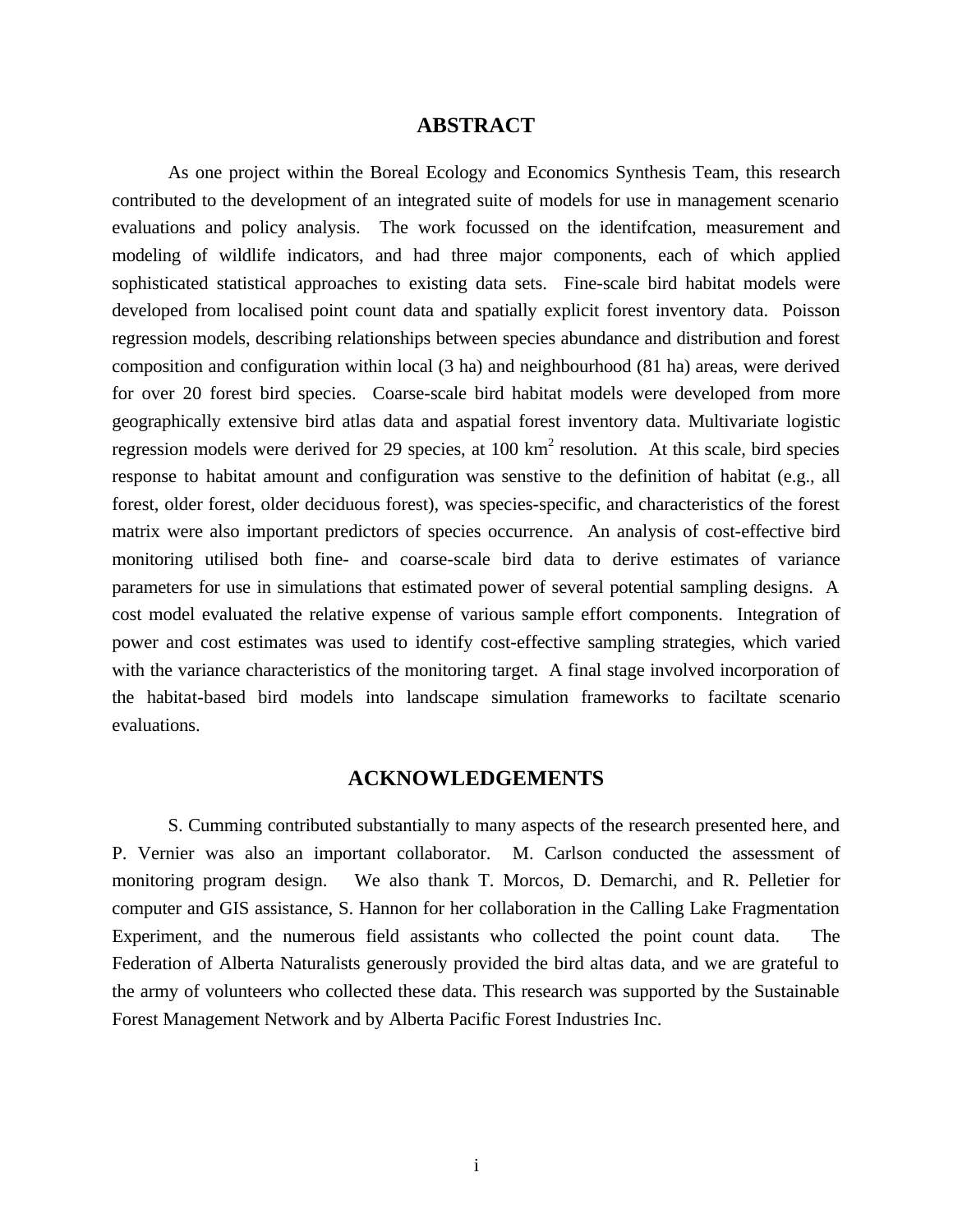## **INTRODUCTION**

A broad goal of the SFM Network is to synthesize information from various research sources into appropriate practices for sustainable management of the boreal forest. The Boreal Ecology and Economics Synthesis Team (BEEST), established in 1997, is an integrated, multidisciplinary research group addressing sustainable forest management issues. In conjunction with other BEEST members and projects, the goal of this project was to contribute to the development of an integrated suite of models of natural forest dynamics and forest management that facilitate the evaluation of various management scenarios.

Strategies for sustainable forest management require knowledge about the economic and ecological outcomes of policy decisions and management actions across a variety of planning scales: from allocation of land tenures over very large areas, to tenure-level harvest scheduling of townships, through township-level cutblock layout, and cutblock-level harvest and regeneration treatments. Commensurate ecological data are rarely, if ever, available for such purposes. At the level of forest tenures, one approach to alleviating the need for such data advocates using natural disturbances regimes as a guide to forest management. The underlying assumption of the natural disturbance paradigm is that by maintaining a range of stand ages and tree species compositions within the range of natural variability, system structure and function, and hence biological diversity, will be conserved.

To apply such a strategy in the boreal mixedwood forest of Alberta, quantification of natural variability, and management planning, must largely be based on forest inventory information. However, the ability of forest inventory data to predict wildlife habitat quality is not known, and specific associations from detailed, but geographically limited ecological studies may not be representative of broader-scale patterns. There is also a need to understand how spatial aspects of habitat distribution, such as patch size, shape and juxtaposition, affect suitability. Furthermore, it is necessary to identify measurable parameters to check whether the biodiversity objectives encapsulated in a landscape management approach are, in fact, being realised.

The specific objectives of this project were to (1) develop fine-scale statistical models of bird species occurrence and abundance in relation to forest composition and configuration, (2) develop coarse-scale statistical models of bird species distribution in relation to forest composition and configuration, (3) identify candidate species, and develop methodologies for design and analysis of monitoring data, and (4) incorporate models of select species into landscape simulation frameworks to predict patterns in distribution and abundance over large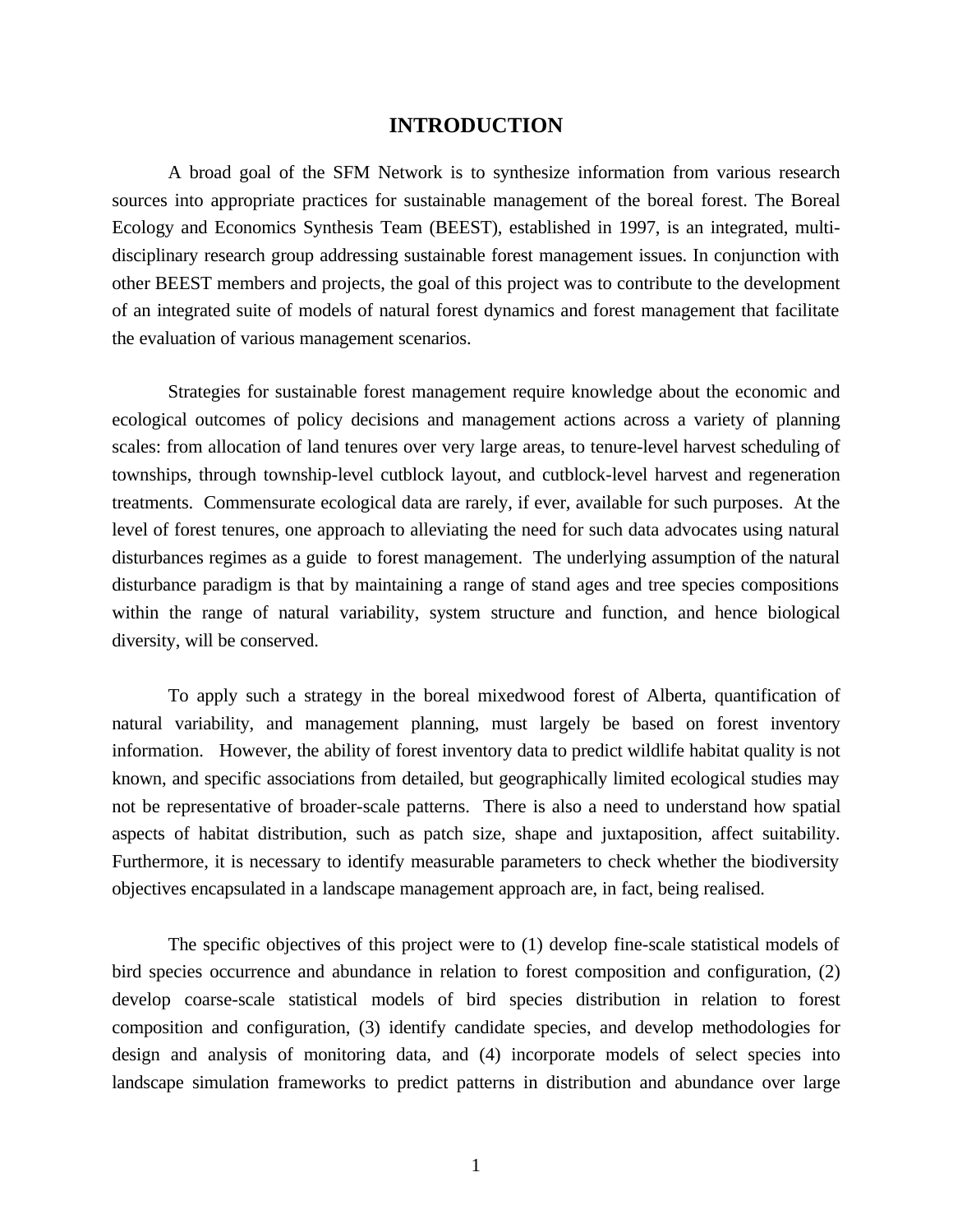areas through time, under a variety of management scenarios. Objective 1 proceeded collaboratively with the project of Bunnell, Walters and Schmiegelow, results from which are available in Vernier et al. (in press). Objective 2 relied heavily on preliminary modeling of forest inventory data under the projects of Bunnell, Walters and Schmiegelow, and Beck, Schmiegelow and Adamowicz (see Vernier and Cumming 1998). Objective 3 was the thesis project of Matthew Carlson (Carlson 2000), and proceeded in collaboration with the Alberta Forest Biomonitoring Program. Objective 4 is an ongoing initiative that involves many BEEST members.

# **STUDY AREAS**

We used three study areas: one to develop fine-scale bird habitat models (Objective 2) and to derive some of the parameter estimates necessary for design of a monitoring program (Objective 3), a second to generate coarse-scale bird habitat models (Objective 3), and a third to derive the remaining parameter estimates necessary for monitoring program design and evaluation. Our fine-scale study area encompassed  $\approx$ 140 km<sup>2</sup> of boreal mixedwood forest near Calling Lake, in north-central Alberta, Canada (55 $^{\circ}$  N, 113 $^{\circ}$  W; indicated by the star symbol in Figure 1). Our coarse-scale study area comprises about 7,500,000 ha of boreal mixedwood forest (Rowe 1972), in northeast Alberta, Canada (approx. 56° N, 113° W; Figure 1). The largest study area contained the closed boreal forest physiographic region of Alberta (USGS Patuxtent Wildlife Research Center 2000).

The boreal mixedwood region is transitional between colder, conifer-dominated forests to the north and warmer, drier aspen parklands to the south (now largely farmland). Mean summer (early June through mid-August) precipitation in the region is ≈320 mm, accounting for >70% of the total yearly precipitation; July is generally the wettest month. The mean summer temperature is 12.0°C, and the mean frost-free period is 85 days (Strong and Leggat 1981). The most abundant tree species are trembling aspen (*Populus tremuloides* Michx.), balsam poplar (*P. balsamifera* L.), black spruce (*Picea mariana* (Mill) B. S. P.), jack pine (*Pinus banskiana* Lamb), and white spruce (*Picea glauca* (Moench) Voss). The dominant understory shrubs are alder species (*Alnus tenufolia, A. crispa*) with lesser amounts of willow (*Salix* spp.). Various fruiting shrubs (*Rubus*, *Rosa* spp.), sarsaparilla (*Aralia nudicaulis*), and other herbaceous plants dominate the lower strata. Wetland areas are abundant in the mixedwood, and cover about 50% of the shaded region in Figure 1. The region has generally low relief, with limited variation in landforms and topography. Historically, stand-replacing fires and insect outbreaks have been the dominant disturbance agents.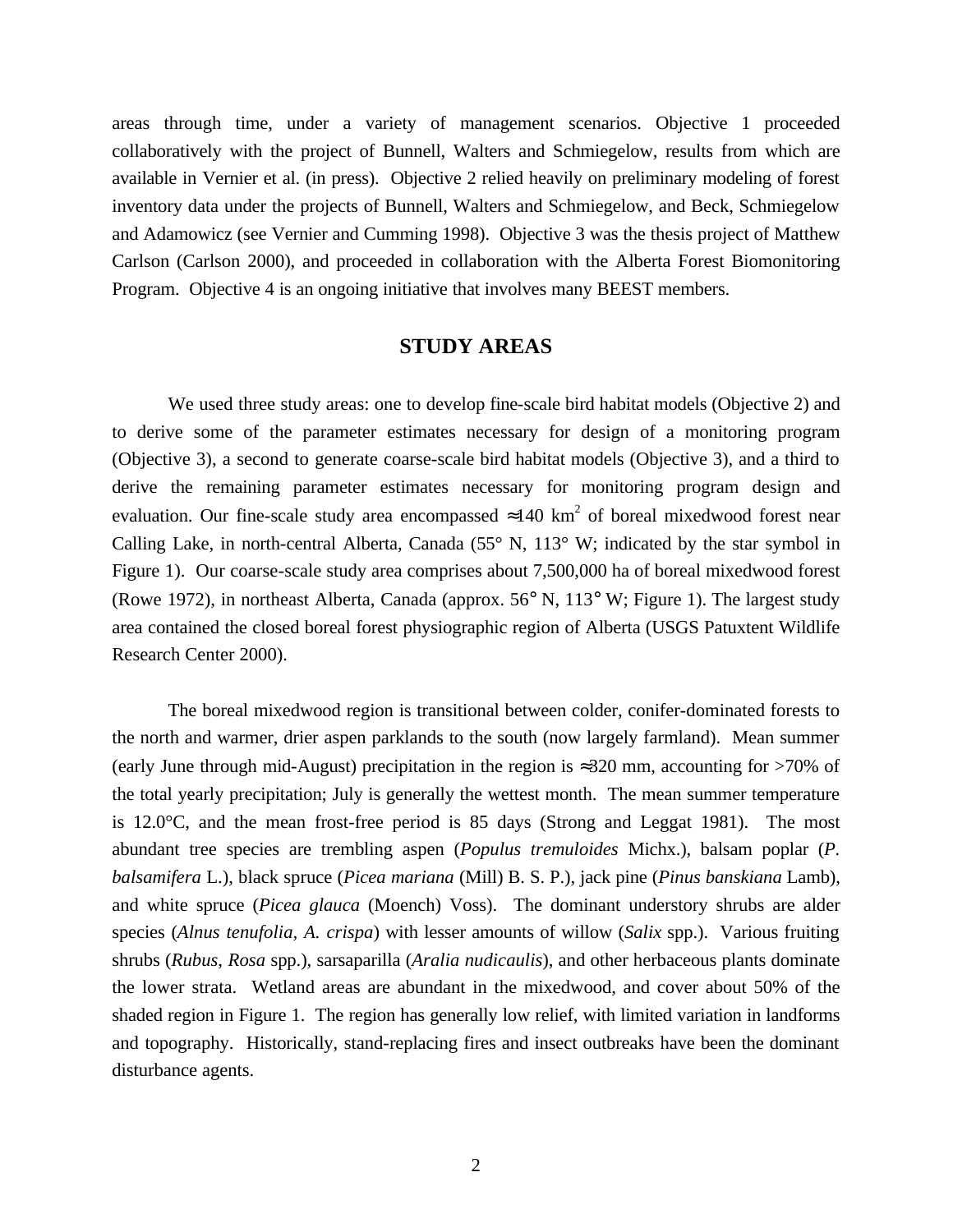

Figure 1. Study area location in northern Alberta. The light grey area represents Alberta Pacific Forest Industries Forest Management Area, from which is breeding bird atlas squares were selected. The location of the Calling Lake study area is indicated by the star. Irregular polygons represent forest management unit boundaries in Alberta.

# **OBJECTIVE 1: DEVELOPMENT OF FINE-SCALE BIRD MODELS**

We used data from the boreal mixedwood forest in Alberta to develop statistical models relating bird abundance to habitat characteristics measured at local and neighbourhood scales. Bird abundances were estimated from 1-6 years of point count surveys, at 445 stations, associated with experimental and mensurative studies at Calling Lake (e.g., Schmiegelow et al. 1997; Schmiegelow and Hannon 1999). Habitat characteristics were derived from Alberta Vegetation Inventory (AVI) data. At the local scale (100 m radius  $=$  3 ha) we measured patch attributes such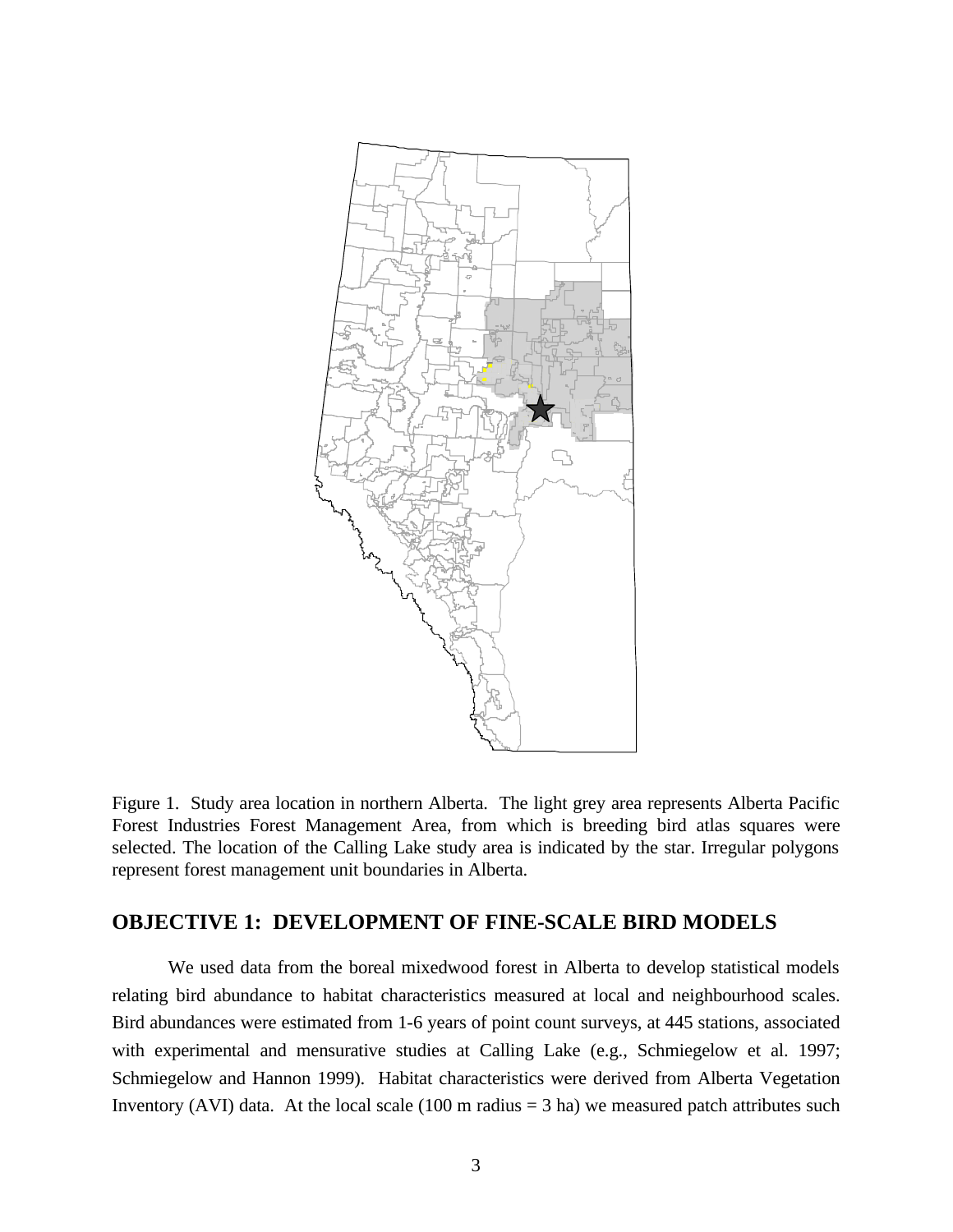as canopy height and crown closure. At the neighborhood scale  $(100-500 \text{ m} \text{ radius} = 74 \text{ ha})$ , we characterised the forest composition and configuration. Poisson regression models were developed for over 20 bird species. To evaluate the relative influence of local and neighbourhood habitat variables on each species, we compared five alternate habitat models. Details of methods are presented in the final report of Bunnell, Walters and Schmiegelow, and in Vernier et al. (*in press*). Here, we present and discuss the results for five focal bird species.

The focal species (Table 1) were: Black-throated Green Warbler (BGNW; *Dendroica virens*), Red-breasted Nuthatch (RBNU; *Sitta canadensis*), White-throated Sparrow (WTSP; *Zonotrichia albicolis*), Yellow-rumped Warbler (YRWA; *D. coronata*), and Yellow Warbler (YWAR; *D. petechia*). This suite of species follows Schmiegelow and Hannon (1999), representing a range of observed abundances and expected responses to forest fragmentation. For each bird species, we calculated the mean detections per station per year (after Schmiegelow et al. 1997), and multiplied (weighted) this by the number of years a station was sampled (between 1 and 6 years). We used this aggregated count value as our response variable in subsequent statistical modelling.

| Code        | <b>Common name</b>                  | Scientific name       | No. of<br>stations | <b>Mean</b><br>detections |
|-------------|-------------------------------------|-----------------------|--------------------|---------------------------|
| <b>WTSP</b> | White-throated Sparrow              | Zonotrichia albicolis | 356                | 3.96                      |
| YRWA        | <b>Yellow-rumped Warbler</b>        | Dendroica coronata    | 327                | 2.11                      |
| <b>RBNU</b> | <b>Red-breasted Nuthatch</b>        | Sitta canadensis      | 266                | 0.61                      |
| <b>BGNW</b> | <b>Black-throated Green Warbler</b> | Dendroica virens      | 224                | 0.92                      |
| YWAR.       | Yellow Warbler                      | Dendroica petechia    | 172                | 0.13                      |

TABLE 1. Focal species for fine-scale modelling. Species are listed from most common to least common based on the number of stations in which they were detected.

# **Results**

For three species, the best models included both local and neighborhood habitat variables. These models explained between 54 and 73% of the variation in abundances of the Black-throated Green Warbler, Yellow-rumped Warbler and White-throated Sparrow. For the Red-breasted Nuthatch and Yellow Warbler, the best models included only local habitat variables, and explained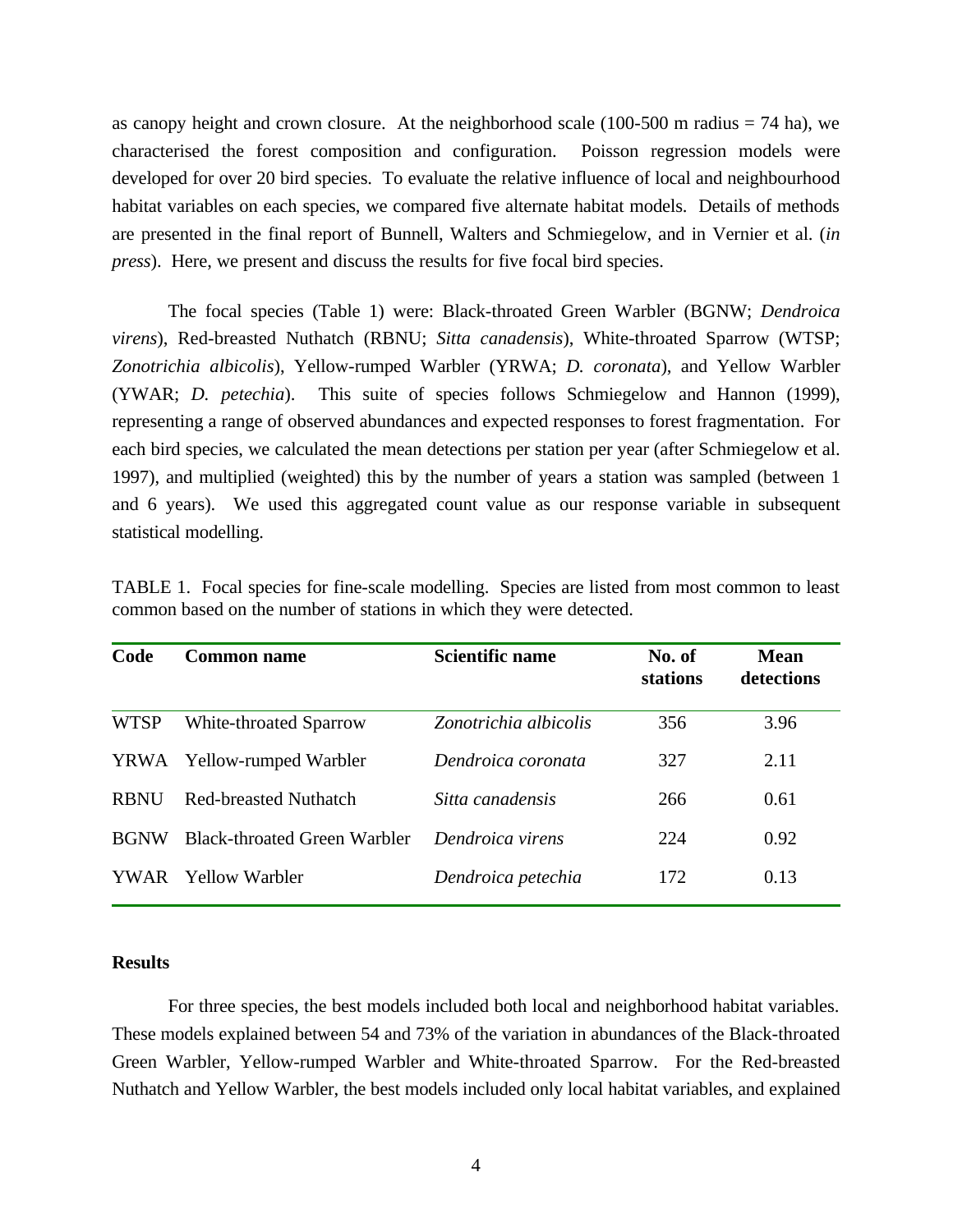only 43 and 37% of the variation in bird abundance, respectively (Table 2).

TABLE 2. Summary statistics for each bird species' best model (i.e. lowest Akaike Information Criteria (AIC; Akaike 1974) indicating the number of local and neighbourhood variables selected, degrees of freedom, the null model deviance (assuming only a mean effect), the residual deviance unaccounted for by the model, the percent deviance explained, and AIC values.

| <b>Summary statistic</b> | <b>BGNW</b> | <b>RBNU</b>    | WTSP           | YRWA           | YWAR           |
|--------------------------|-------------|----------------|----------------|----------------|----------------|
| Local variables          | 1           | $\overline{2}$ | 3              | 4              | $\overline{2}$ |
| Neighbourhood variables  | 5           | $\overline{0}$ | $\overline{A}$ | $\overline{2}$ | $\Omega$       |
| Degrees of freedom       | 399         | 403            | 398            | 399            | 403            |
| Null model deviance      | 582.73      | 252.08         | 984.60         | 520.65         | 122.15         |
| Residual deviance        | 266.43      | 143.29         | 267.69         | 220.91         | 77.45          |
| % Deviance explained     | 54.28       | 43.16          | 72.81          | 57.57          | 36.59          |
| AIC                      | 751.49      | 619.35         | 1364.67        | 1105.30        | 248.90         |

Black-throated Green Warbler abundance was positively related to one local and four neighbourhood variables High abundances of this species were associated with areas of older, structurally diverse, deciduous dominated forest, containing at least some white spruce. The White-throated Sparrow was positively related to two local and two neighbourhood variables, and negatively related to one local and two neighbourhood variables. This species was most abundant in clearcuts adjacent to deciduous forest, with a low proportion of mid seral forest in the surrounding area. The Yellow-rumped Warbler was negatively associated with four local variables and positively associated with two neighbourhood variables. The presence of both clearcuts and old deciduous forest were the most important predictors at the local level, while the proportion of mid and late seral forest were influential at the neighbourhood level. Stations located in either clearcuts or old deciduous forests had the lowest abundance of YRWA whereas stations with a high proportion of young and mature forest had the highest abundance.

Both the Red-breasted Nuthatch and Yellow Warbler were best predicted by models consisting of only two local habitat variables. RBNU was associated with tall coniferous or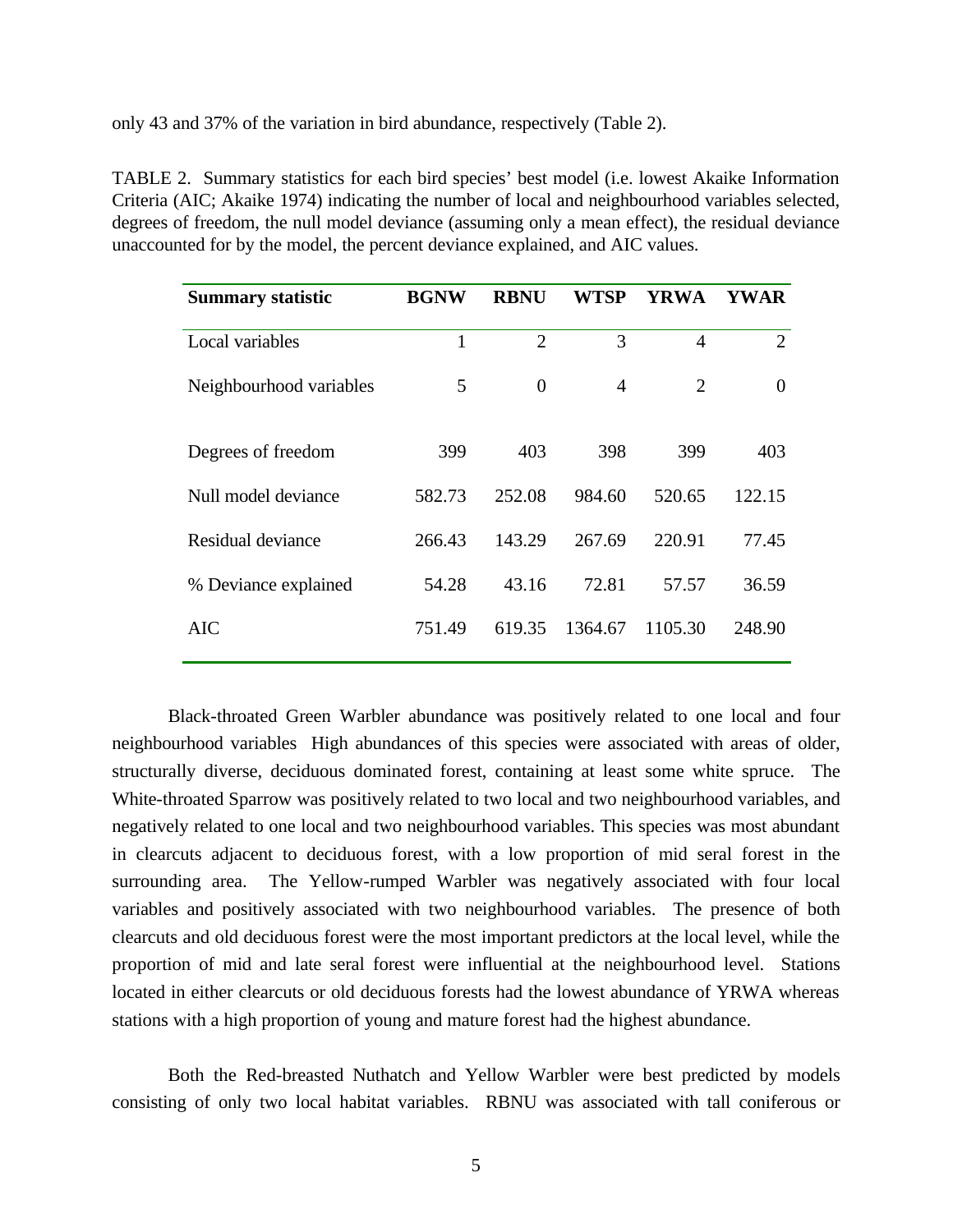coniferous dominated stands; YWAR was associated with old, relatively open patches of deciduous forest. Neither species was sensitive to any of the neighbourhood variables we measured, after accounting for variability in local habitat characteristics.

#### **Discussion**

In general, our quantitative models were consistent with qualitative accounts of habitat requirements for the selected species (e.g., Semenchuck 1992; Kaufman 1996; Fisher and Acorn 1998), and we do not dwell on specific interpretations of variables here. An interesting outcome of our analyses was the variation in the inclusion of local and neighborhood habitat descriptors in species models. We quantified habitat composition and configuration at two scales, in order to test whether the spatial context of habitat patches affected habitat selection at the level of territories. Our results suggest that, for some species, habitat quality at the level of territories (as approximated by long-term mean species abundances) is mediated by characteristics of the surrounding area. In other cases, only local characteristics explained variation in abundances. In the latter cases, explained deviance of our models was lower than for species models including habitat descriptors at multiple scales. We present 2 contrasting interpretations of these results.

First, species responding only to local habitat characteristics may have selected specific features, regardless of their spatial context, and these features were not well described by relatively coarse-scale habitat data. Second, such species represent generalists; relatively insensitive to both habitat composition and configuration, regardless of scale. We are testing hypotheses arising from the first interpretation with extensive, detailed vegetation data collected from the same study area over the same time period during which birds were sampled. The second interpretation is testable in the analytical framework we developed, with a larger suite of species. Regardless, we emphasise that the species models containing only local habitat descriptors, although poorer than those containing both local and neighborhood variables, were still able to account for ca. 40% of the variation in abundance using, in each case, only 2 habitat variables derived from forest inventory data.

A fundamental criticism of habitat-based models is that they are rarely validated. As a first step, we employed a statistical cross-validation approach (see Vernier et al. *in press)* However, because we are ultimately interested in testing hypotheses about landscape dynamics and wildlife response, our predictive models must be validated across a range of spatial scales and geographic locations. We plan to use spatially-referenced bird data from other localised studies in the boreal mixedwood for geographic validation. At a coarser scale, survey data from the Alberta Breeding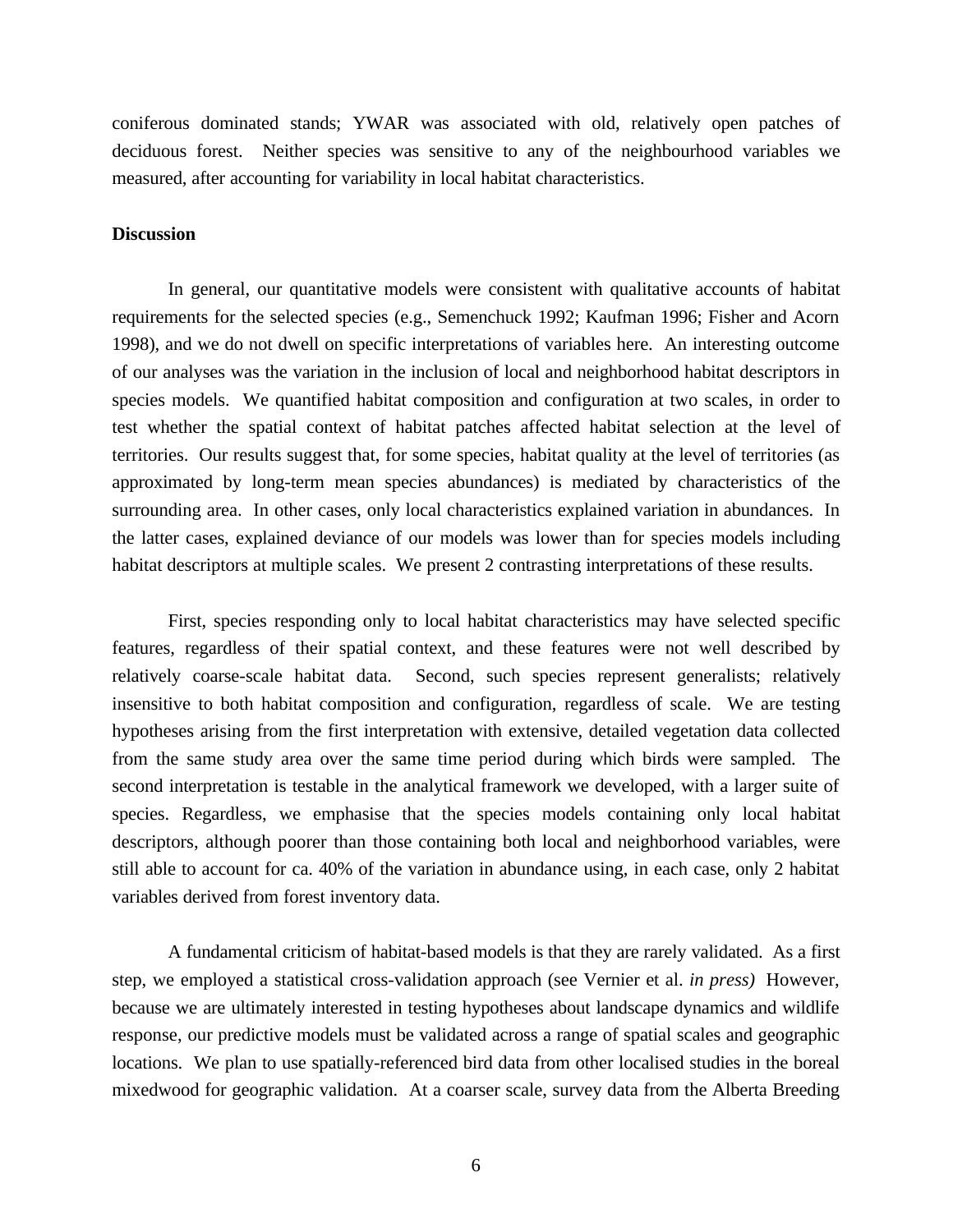Bird Atlas permit us to test whether our finer-scale models can be generalized, i.e. whether the spatial scale of response to habitat varies. Steps towards this are described under Objective 2 (this report).

Another criticism of habitat-based abundance models is that abundance in a given habitat is not necessarily indicative of quality, as measured by reproductive success (van Horne 1983). If occupation of sink habitats (those where expected reproduction is below replacement) is limited by immigration from nearby source habitats (e.g., Pulliam 1988), then projections of population abundance may fail to predict actual population persistence. In the absence of productivity measures, we use long-term mean abundance as a proxy for habitat quality (see also arguments in Boyce and McDonald 1999). We assume that the system is dynamic and unsaturated, and that optimal habitat will be most frequently occupied, subject to variation imposed by environmental stochasticity, individual mortality and dispersal limitation, i.e. an ideal free distribution (Fretwell and Lucas 1969).

Occupancy of suboptimal habitats will also be a function of their density. In regions where suboptimal habitats make up a large portion of the landscape, surplus production from the rare nearby source habitats is unlikely to provide colonists to occupy sink habitats with frequency sufficient to permit estimation of their relative suitability. In such areas, observed abundances in areas of relatively low predicted quality should be less than expected, given our models. Thus, our models can be used to design extensive sampling efforts to test metapopulation models and identify sink habitats. In such an application, source habitats would be identified as areas of both high predicted quality and high observed abundances.

This again points to the need for model validation across multiple sites and scales, as source habitat detection is dependent on predicted habitat quality. In the landscape from which the present models were derived, the contrast in continuous variables (at local and neighborhood scales) was nearly as high as possible, given the overall composition of the study area, but this area is dominated by older forest. We are now using our existing models (from both Objectives 1 and 2, i.e. fine- and coarse-scale models) to locate new sampling sites in areas with high contrast in independent variables that are highly significant in existing models, or where uncertainty (prediction variance) is high. In addition, future sampling sites will target areas with contrast in independent variables that are anticipated to change most as industrial development in the region proceeds (e.g., the density of anthropogenic edges).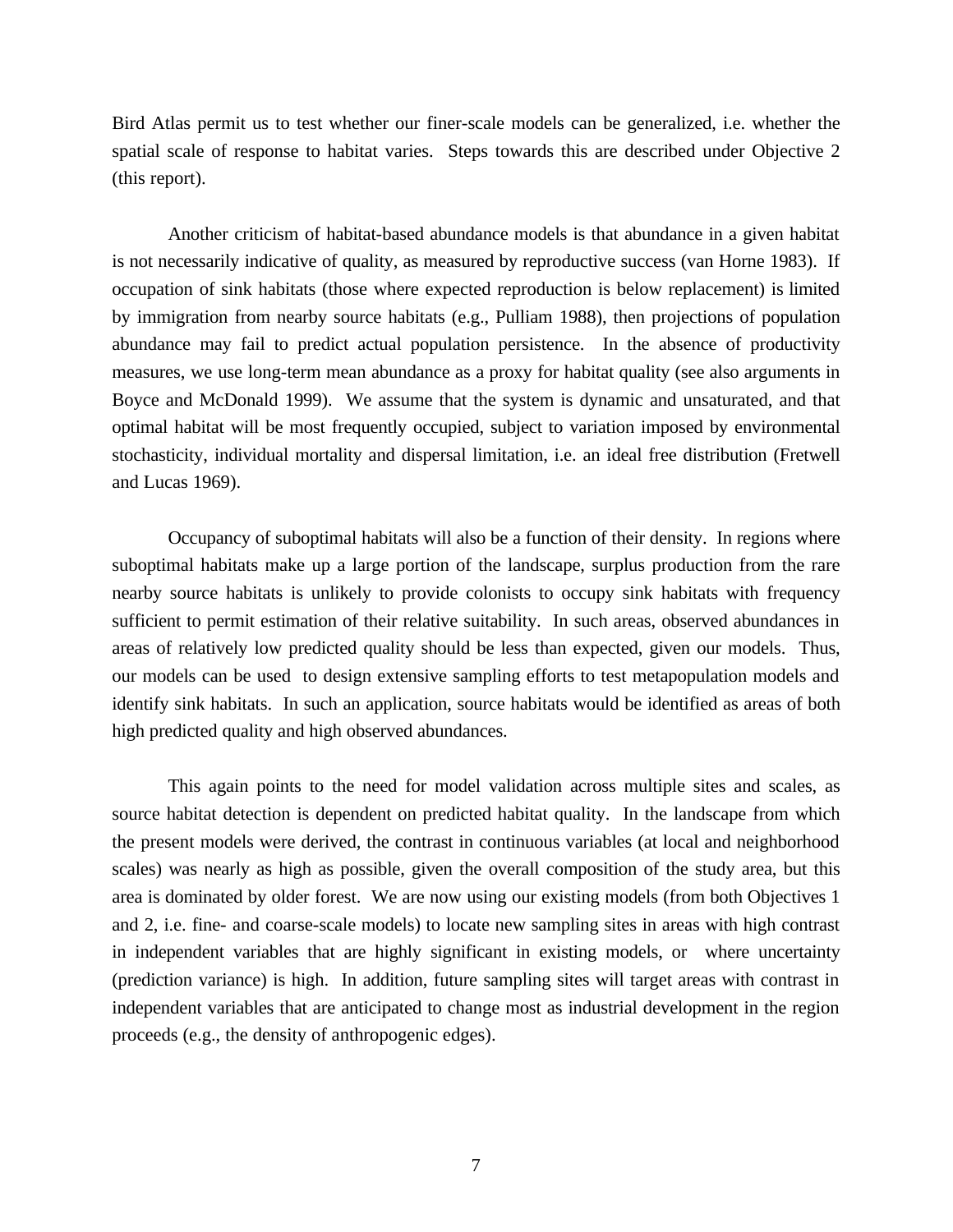## **Conclusions**

In Alberta, forest management planning is largely based on forest inventory information, but the ability of such information to predict species abundances has not previously been evaluated. We attempted such an evaluation, using Poisson regression analysis to model the relationship between bird species abundances observed in the field and habitat characteristics derived from forest inventory data. We demonstrated that relatively fine-scale predictive models of bird abundance could be generated from forest inventory data, permitting evaluation of activities at a resolution and extent commensurate with tactical-level forest management planning. The models presented here are a subset of those we have developed, representing species with a range of observed abundances and expected responses to forest fragmentation. Our final selection of species to model for scenario evaluations requires identification of species most at risk from land-use practices (primarily forestry and energy sector development) that are resulting in widespread habitat modification in Alberta's boreal forests. This will proceed in conjunction with the coarse-scale bird habitat modeling described under our second objective.

# **OBJECTIVE 2: DEVELOPMENT OF COARSE-SCALE BIRD MODELS**

Because we are interested in assessing ecological response to land-use practices at multiple spatial scales, and varying resolutions, it was necessary to develop indicator models commensurate with these scales. We also wanted to develop models using more geographically extensive data sets than available at the time for our fine-scale modeling efforts. Such data were available from the Federation of Alberta Naturalists, based on the Alberta Breeding Bird Atlas (Semenchuck 1992). From these data, we developed multiple logistic regression models for a suite of forest bird species within a  $74,000 \text{ km}^2$  study area in northeastern Alberta. Full details of this study are available as an SFMN Working Paper (Cumming and Schmiegelow 2001).

Atlas data were collected betwwen 1987 and 1991, by volunteers coordinated by the Federation of Alberta Naturalists. Sampling was organised to 10 x 10 km units of the UTM grid system. Some UTM units were visited several times during the sampling period. On each visit, or "survey", the observer(s) recorded all bird species detected, ranked by evidence of breeding. For most surveys, sampling effort (in hours) was recorded. We restricted our analyses to surveys recording at least 9 species of forest birds. Data coverage is sparse, as much of the area was inaccessible by road. Of over 700 UTM units covering the study area, only 97 were actually sampled, of which 50 passed our selection criteria. Seventy-four surveys were conducted in these units.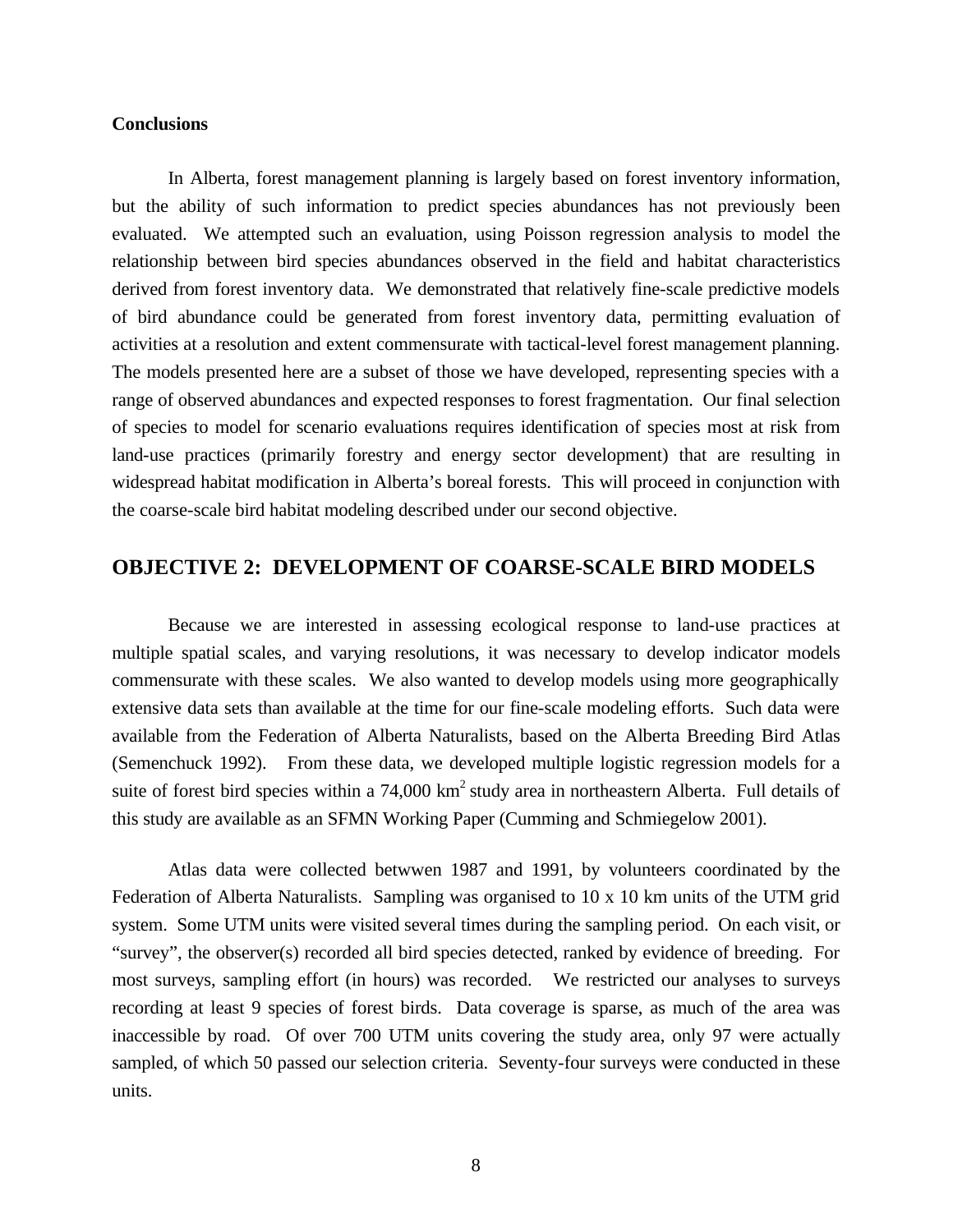We selected 24 passerine species for modeling (Table 3), all of which have been found to be relatively abundant in older, aspen dominated mixedwood forests (Schmiegelow et al., 1997). We also selected 10 species of woodpecker, hawks and owls, for which more than four observations were recorded in the 74 surveys. The surveys recorded 873 positive observations of the 34 species: 12% were simple detections, 55% were observations made in "suitable breeding habitat", 21% recorded territorial displays, nest building or similar evidence of breeding, and so were considered as probable breeding observations, and 12% were classed as "confirmed" based on behavioral evidence or direct observations of eggs or fledglings. We excluded the simple detections from our analysis, and used the presence or absence of these species as our dependent variable.

We included sampling effort in our analyses, as the number of observer hours varied by two orders of magnitude among surveys. We fit a non-linear model to the data (species count versus observer effort), and included this as an independent variable, along with various habitat descriptors. Previous treatments of bird atlas data from other regions, with similar variation in sampling effort (e.g., Trzcinski 1999), have not accounted for this.

We used Alberta Phase 3 forest inventory (Alberta Forest Service 1985) to measure the abundance and configuration of habitat, and the forest matrix, within the UTM units. Although the Phase 3 data are aspatial, previous work within our group (Vernier and Cumming 1998) has demonstrated strong relations between sets of habitat configuration indices and simple measures of total habitat area and patch size distributions, which can be computed directly from the inventory data. Our resultant index of configuration was essentially a linear combination of three different aspects of fragmentation, corrected for the constraints imposed by habitat abundance. In addition to effort and habitat configuration, 7 compositional variables, 6 matrix variables, and a measure of habitat abundance (Cover) were also used in multivariate logistic modeling (Table 4). An interaction term (Inter  $=$  Cover x Config) was also included.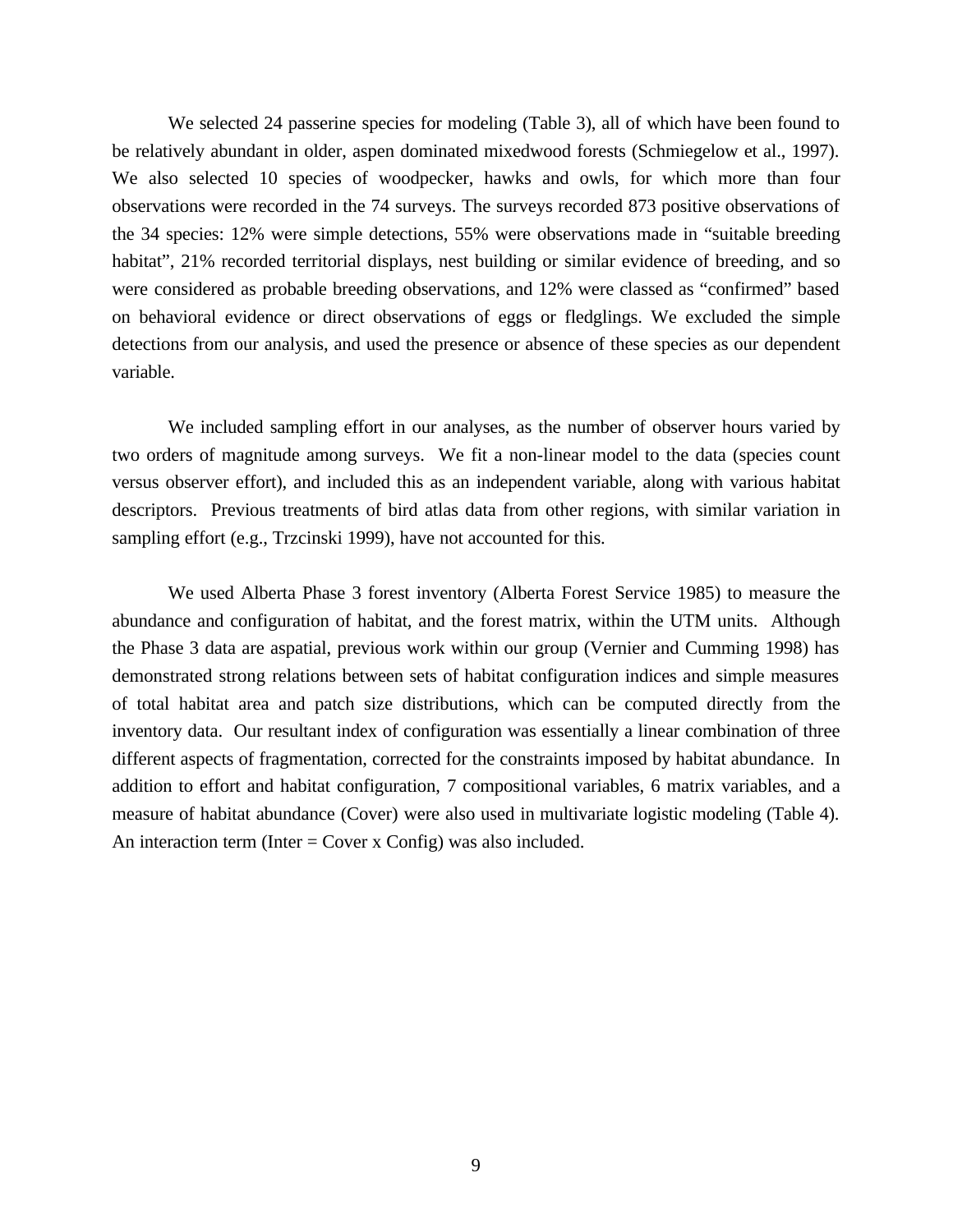TABLE 3: List of common names, scientific names, migratory type and four-letter codes for all species modeled. *n* is the number and  $p_i$  the proportion of surveys where the species was observed. Species are listed from least to most commonly detected, within passerine, woodpecker and hawk and owl groupings. Migratory types are neotropical migrants (NTM), short distance migrants (SD) and residents (RES), following Schmiegelow et al. (1997).

| <b>Common Name</b>                  | <b>Scientific Name</b>     | <b>Type</b> | Code        | n              | $p_i$ |
|-------------------------------------|----------------------------|-------------|-------------|----------------|-------|
| <b>Blackpoll Warbler</b>            | Dendroica striata          | <b>NTM</b>  | <b>BPWA</b> | $\overline{4}$ | 0.05  |
| <b>Evening Grosbeak</b>             | Coccothraustes vespertinus | <b>SD</b>   | <b>EVGR</b> | 6              | 0.08  |
| <b>Black-throated Green Warbler</b> | Dendroica virens           | <b>NTM</b>  | <b>BGNW</b> | 7              | 0.09  |
| Golden-crowned Kinglet              | Regulus satrapa            | <b>SD</b>   | <b>GCKI</b> | 7              | 0.09  |
| Yellow-bellied Flycatcher           | Empidonax flaviventris     | <b>NTM</b>  | <b>YBFL</b> | 8              | 0.11  |
| Winter Wren                         | Trolodytes troglodytes     | <b>SD</b>   | <b>WIWR</b> | 10             | 0.14  |
| Philadelphia Vireo                  | Vireo philapdelphicus      | <b>NTM</b>  | <b>PHVI</b> | 10             | 0.14  |
| Canada Warbler                      | Wilsonia canadensis        | <b>NTM</b>  | <b>CAWA</b> | 11             | 0.15  |
| White-winged Crossbill              | Loxia leucoptera           | <b>SD</b>   | <b>WWCR</b> | 12             | 0.16  |
| Pine Siskin                         | Carduelis pinus            | <b>SD</b>   | <b>PISI</b> | 18             | 0.24  |
| <b>American Redstart</b>            | Setophaga ruticilla        | <b>NTM</b>  | <b>AMRE</b> | 19             | 0.26  |
| Magnolia Warbler                    | Dendroica magnolia         | <b>NTM</b>  | <b>MNWA</b> | 20             | 0.27  |
| <b>Boreal Chickadee</b>             | Parus hudsonicus           | <b>RES</b>  | <b>BOCH</b> | 21             | 0.28  |
| Northern Waterthrush                | Seiurus novaboracensis     | <b>NTM</b>  | <b>NOWA</b> | 23             | 0.31  |
| <b>Red-breasted Nuthatch</b>        | Sitta canadensis           | <b>RES</b>  | <b>RBNU</b> | 25             | 0.34  |
| Ovenbird                            | Seiurus aurocapillus       | <b>NTM</b>  | <b>OVEN</b> | 33             | 0.45  |
| <b>Western Tanager</b>              | Piranga ludoviciana        | <b>NTM</b>  | <b>WETA</b> | 33             | 0.45  |
| <b>Yellow Warbler</b>               | Dendroica petechia         | <b>SD</b>   | <b>YEWB</b> | 36             | 0.49  |
| Swainson's Thrush                   | Catharus ustulatus         | <b>NTM</b>  | <b>SWTH</b> | 37             | 0.50  |
| Yellow-rumped Warbler               | Dendroica coronata         | <b>SD</b>   | <b>YRWA</b> | 39             | 0.53  |
| Least Flycatcher                    | Empidonax minimus          | <b>NTM</b>  | <b>LEFL</b> | 41             | 0.55  |
| <b>Black-capped Chickadee</b>       | Parus atricapillus         | <b>RES</b>  | <b>BCCH</b> | 42             | 0.57  |
| Red-eyed Vireo                      | Vireo olivaceus            | <b>NTM</b>  | <b>REVI</b> | 48             | 0.65  |
| White-throated Sparrow              | Zonotrichia albicolis      | <b>SD</b>   | <b>WTSP</b> | 52             | 0.70  |
| <b>Black-backed Woodpecker</b>      | Picoides arcticus          | <b>RES</b>  | <b>BBWO</b> | 5              | 0.07  |
| Three-toed Woodpecker               | Picoides tridactylus       | <b>RES</b>  | <b>TTWO</b> | 11             | 0.15  |
| Downy Woodpecker                    | Picoides pubescens         | <b>RES</b>  | <b>DOWO</b> | 14             | 0.19  |
| Pileated Woodpecker                 | Dryocopus pileatus         | <b>RES</b>  | <b>PIWO</b> | 22             | 0.30  |
| Hairy Woodpecker                    | Picoides villosus          | <b>RES</b>  | <b>HAWO</b> | 29             | 0.39  |
| Yellow-bellied Sapsucker            | Saphyrapicus varius        | <b>SD</b>   | <b>YBSA</b> | 38             | 0.51  |
| Northern Flicker                    | Colaptes auratus           | <b>SD</b>   | <b>NOFL</b> | 49             | 0.66  |
| Sharp-shinned Hawk                  | Accipiter striatus         | <b>SD</b>   | <b>SSHA</b> | 9              | 0.12  |
| Red-tailed Hawk                     | Buteo jamaicensis          | <b>NTM</b>  | <b>RTHA</b> | 20             | 0.27  |
| Great Horned Owl                    | <b>Bubo</b> virginianus    | <b>RES</b>  | <b>GHOW</b> | 9              | 0.12  |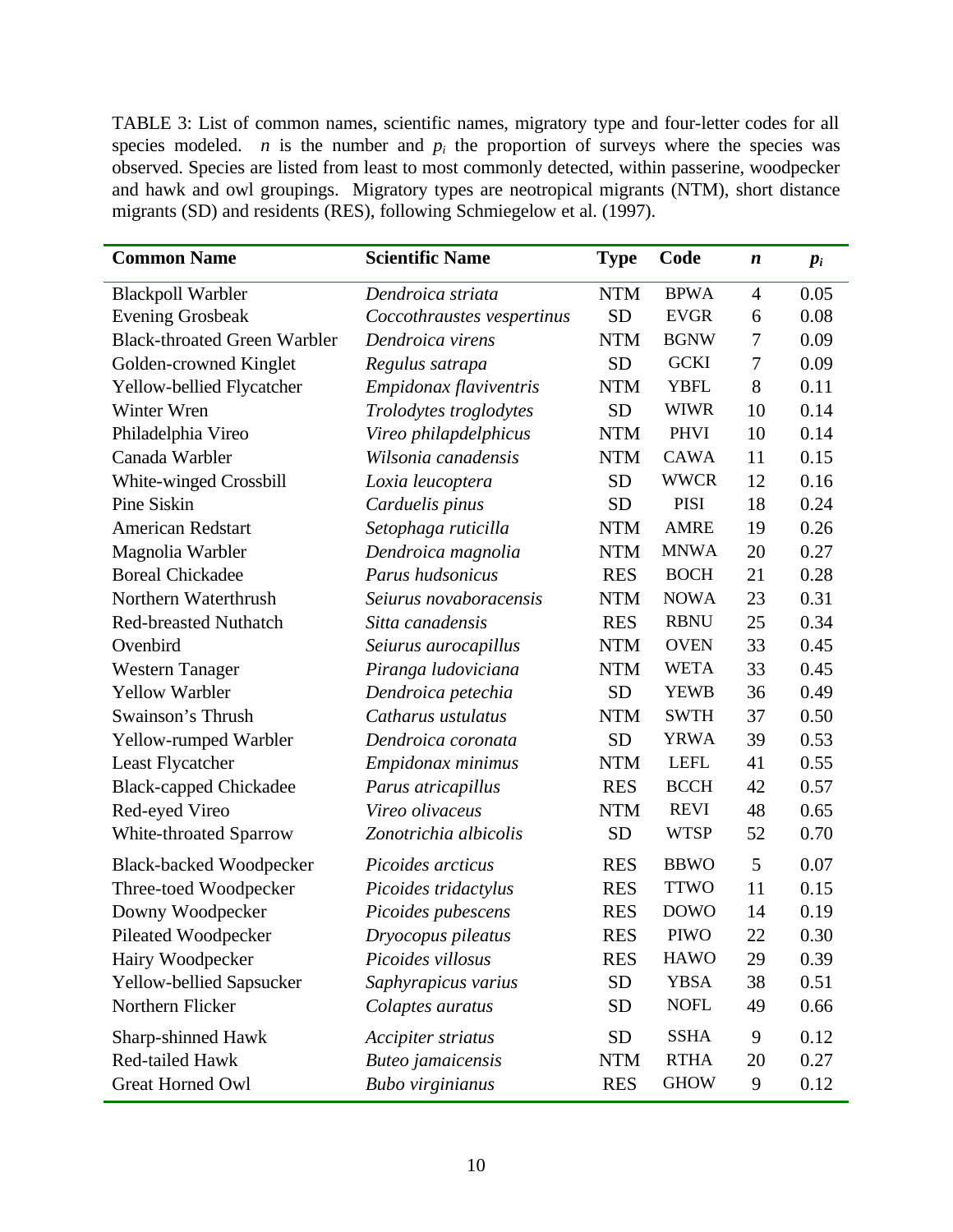TABLE 4. Summary of variables used in multivariate logistic regression modelling. The seven compositional variables are proportional areas and sum to 1.0 for each atlas square. The six matrix variables were obtained by log-ratio transformation, and the proportional habitat variable Cover was arcsin  $\sqrt{\frac{1}{2}}$  transformed. Details in text and Cumming and Schmiegelow (2001).

| <b>Type</b>   | <b>Name</b>          | <b>Definition</b>                         |
|---------------|----------------------|-------------------------------------------|
|               |                      |                                           |
| Compositional | Deciduous $(x_1)$    | Deciduous $\geq 70\%$                     |
|               | Mixed $(x_2)$        | Mixtures of deciduous and white spruce    |
|               | Black Spruce $(x_3)$ | Black soruce dominant                     |
|               | Pine $(x_4)$         | Pine dominant, or deciduous/pine mixtures |
|               | Muskeg $(x_5)$       | Muskeg and other wetlands                 |
|               | Disturbed $(x_6)$    | Burns and clearcuts $\leq 20$ years old   |
|               | Water $(x_7)$        | Ponds and lakes                           |
|               |                      |                                           |
| Matrix        | Aw                   | $\log(x_1/x_5)$                           |
|               | <b>Sw</b>            | $log(x_2/x_5)$                            |
|               | Sb                   | $log(x_3/x_5)$                            |
|               | Pi                   | $log(x_4/x_5)$                            |
|               | Dist                 | $log(x_6/x_5)$                            |
|               | Wa                   | $log(x_7/x_5)$                            |
| Habitat       | Cover                | Proportional area of habitat              |
| Configuration | Config               | Configuration index                       |
|               | Inter                | Cover x Config                            |
| Other         | E                    | Sampling effort                           |

We evaluated a hierarchy of models, using different sets of potential explanatory variables and/or definition of habitat. At Levels 0 and 1, we defined habitat to be all mesic stands, which were considered to be embedded in an unsuitable matrix comprised of unforested patches and patches of non-mesic pine and black spruce. At level 0, we evaluated only the variables Cover, Config and Inter. At level 1, and all higher levels, we included the sampling effort term E. Level 2 defined habitat to be mesic patches > 90 years old, and included the six matrix variables. Level 3 defined habitat to be only deciduous stands over 90 years old, and also included the matrix variables.

Only models meeting goodness of fit critieria beyond simple classification accuracy (Fielding and Bell 1997) were accepted, to eliminate trivial results. In short, the method we used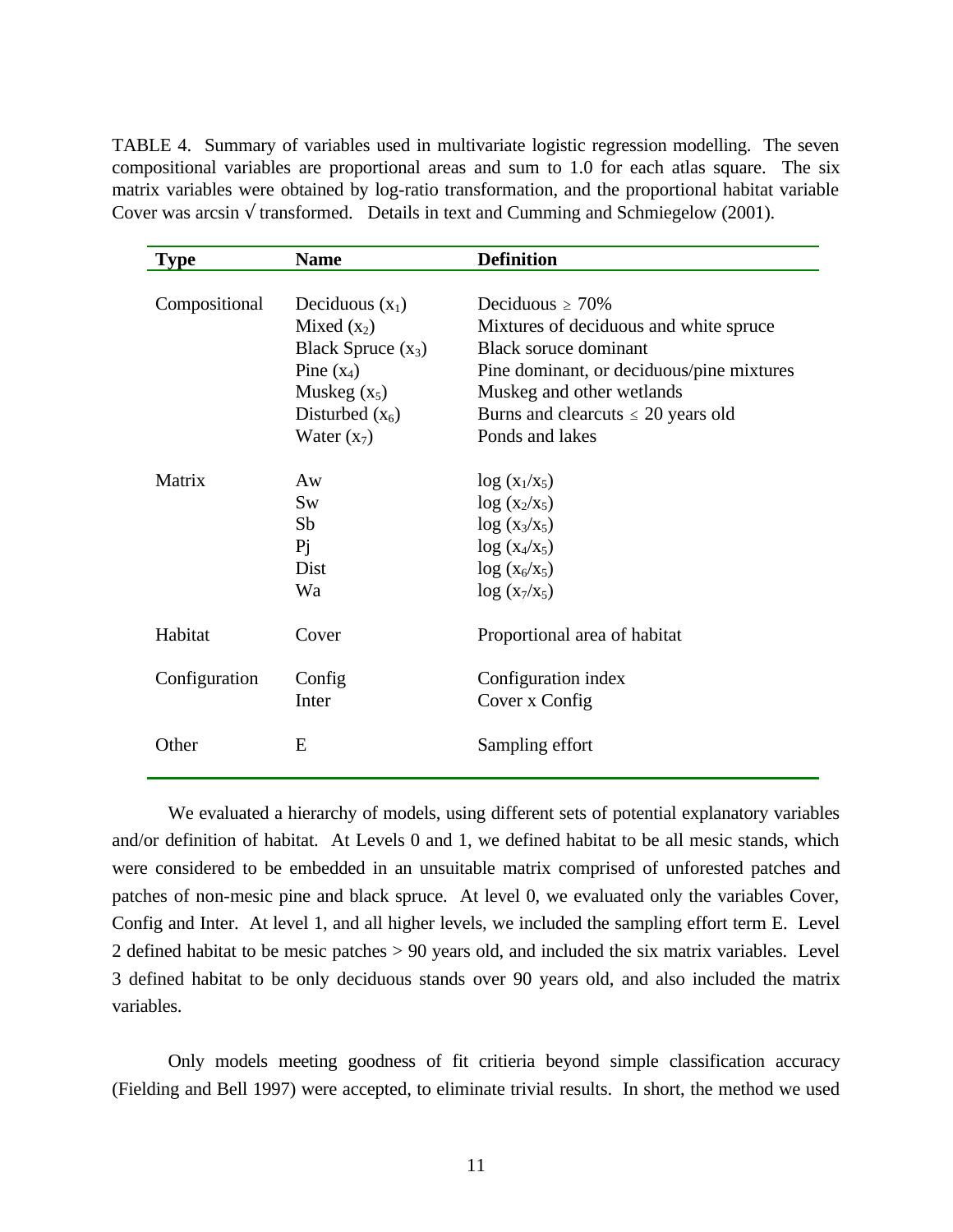estimated the probability that a random selection from the positive group (correct classification of species presence = true positives) will have a score greater than a random selection from the negative group (false positives). This is represented by an AUC value (area under the curve, where curve refers to the receiver operating characteristic  $=$  ROC curve). A value of 0.5 indicates a model with no predictive power; we accepted any models with an AUC  $\geq$  0.75.

### **Results and Discussion**

The explanatory power of multiple logistic regression models of the bird atlas data increased as sampling effort (Levels 0 and 1) and forest matrix variables (Levels 2 and 3) were added. Failure to account for variability in observer effort (E) would alter the interpretation with respect to the importance of habitat abundance and configuration for many species. As well, the relative importance of habitat abundance and configuration changes as the definition of breeding habitat becomes increasingly refined (Table 5).

TABLE 5. Frequency with which different classes of variables enter into acceptable models at Levels 0, 1, 2 and 3.

| <b>Level</b> | Cover | Config | <b>Inter</b> | C/I <sup>1</sup> | Matrix <sup>2</sup> | <b>Effort</b> |
|--------------|-------|--------|--------------|------------------|---------------------|---------------|
|              |       |        |              |                  |                     |               |
|              | ГU    |        |              |                  |                     |               |
|              |       | ГO     |              | 14               |                     |               |
|              |       |        |              |                  |                     |               |

 $1$  Config or Inter

<sup>2</sup> One or more of the 6 matrix variables

In all models above Level 0, configuration variables (Config and/or Inter) entered more frequently then Cover. For Level 0 models, the two variables were of equal importance. However, the apparent significance of habitat configuration for individual species varied markedly as the definition of habitat was refined. In many cases Config was significant at one level and not others. At Level 3, acceptable models were found for 29 of the 34 species we attempted to model (Table 6). In these models, where cover and configuration described the abundance and distribution of older, deciduous forest, configuration was included 2.6 times more often than cover.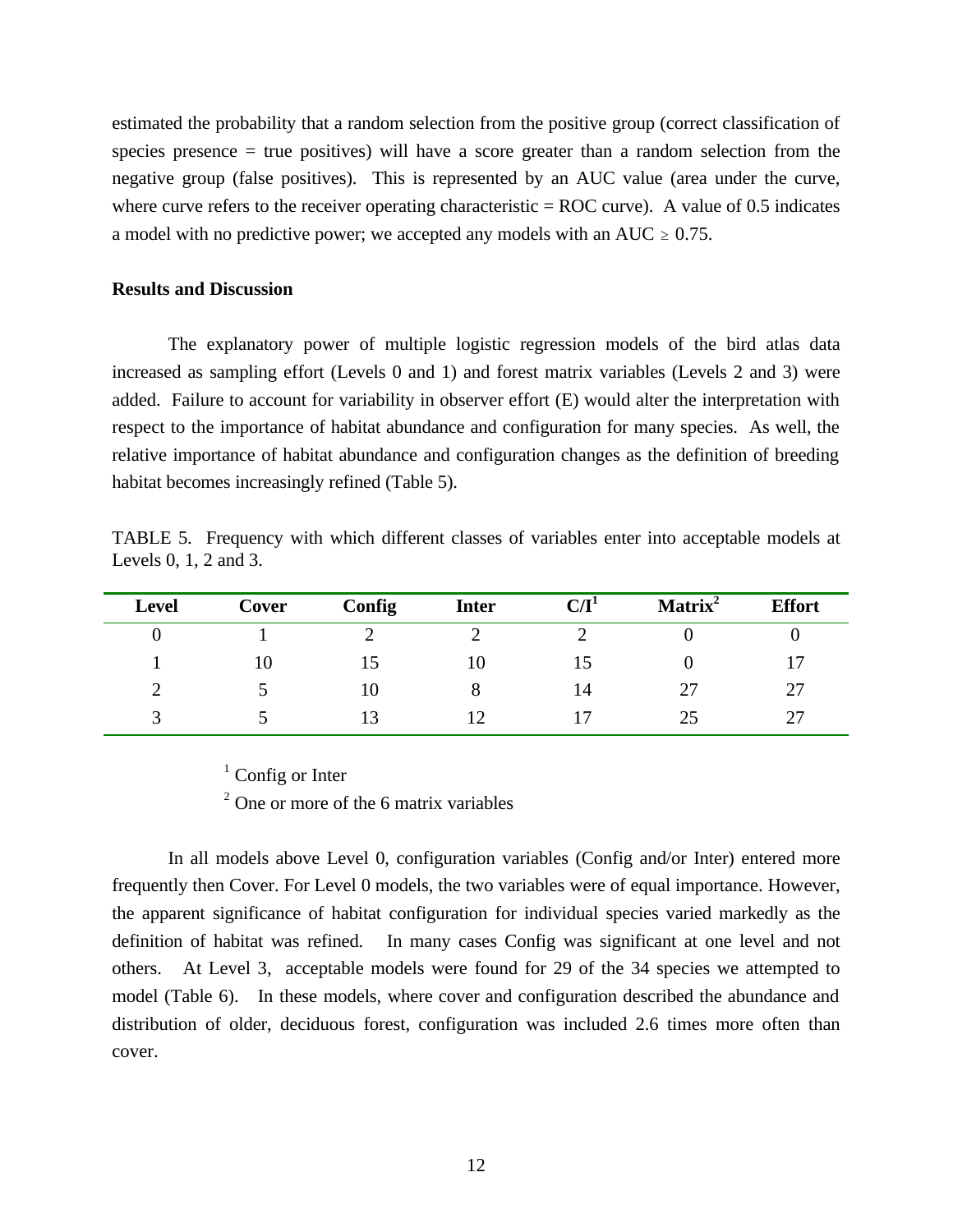| <b>Species</b> | <b>Linear Predictor</b>                                                                    |
|----------------|--------------------------------------------------------------------------------------------|
| <b>BPWA</b>    | $-156.39 + 17.12 \text{ Aw} + 4.69 \text{ Dist} - 23.63 \text{ Wa} + 39.30 \text{ E}$      |
| <b>GCKI</b>    | $-23.41 + 0.86$ Pj + 0.81 Dist – 3.17 Wa + 9.88 E                                          |
| <b>PHVI</b>    | $-2.64 + 0.54$ Pj + 2.53 E                                                                 |
| <b>WETA</b>    | $1.52 - 0.89$ Aw + 0.60 Sw + 0.37 Pj – 0.45 Sb + 0.57 Wa + 2.62 E                          |
| <b>OVEN</b>    | $-3.68 + 0.82$ Aw $- 0.44$ Sw $- 0.33$ Sb $+ 4.07$ E                                       |
| <b>WTSP</b>    | $1.77 + 0.72$ Wa + 5.09 E                                                                  |
| <b>WIWR</b>    | $-14.11 + 1.04$ Sw $- 1.66$ Wa $+ 2.88$ Config $- 12.48$ Inter $+ 5.70$ E                  |
| <b>CAWA</b>    | $-16.61 + 1.04$ Aw $- 0.84$ Pj + 8.93 Inter + 15.24 E                                      |
| <b>WWCR</b>    | $-7.04 + 2.05$ Aw + 0.85 Pj + 1.25 Dist - 1.94 Wa + 4.17 Config - 11.96 Inter              |
| <b>AMRE</b>    | $0.90 + 0.78$ Aw $- 0.52$ Sw $+ 0.27$ Dist $+ 0.56$ Wa $+ 2.10$ E                          |
| <b>MNWA</b>    | $0.11 + 0.37$ Sb + 0.79 Dist – 1.36 Config + 11.50 Inter + 3.02 E                          |
| <b>BOCH</b>    | $-4.45 + 0.71$ Sw + 0.79 Config + 5.87 E                                                   |
| <b>NOWA</b>    | $3.01 + 0.73$ Sw + 0.66 Wa – 8.03 Cover + 2.52 E                                           |
| <b>PISI</b>    | $-7.13 + 0.47$ Pj + 0.36 Dist – 0.95 Wa + 0.74 Config + 4.41 E                             |
| <b>RBNU</b>    | $-2.16 + 0.34$ Dist – 3.94 Cover + 0.97 Config + 4.65 E                                    |
| <b>YRWA</b>    | $-2.11 + 0.59$ Sw $- 0.89$ Pj + 0.86 Sb + 0.41 Dist $- 8.05$ Cover $- 1.96$ Config + 10.04 |
|                | Inter $+ 7.91 E$                                                                           |
| <b>LEFL</b>    | $1.21 + 0.65$ Wa + 0.57 Config + 3.94 E                                                    |
| <b>YEWB</b>    | $1.29 + 0.88$ Aw $- 0.69$ Sb + 0.65 Wa – 3.85 Inter + 2.95E                                |
| <b>REVI</b>    | $-0.01 + 0.38$ Aw + 0.22 Dist + 4.31 Inter + 2.95 E                                        |
| <b>BCCH</b>    | $-2.12 + 0.40$ Aw + 0.56 Config + 4.17 E                                                   |
| <b>BBWO</b>    | $-7.34 - 0.57$ Sw + 4.96 E                                                                 |
| <b>TTWO</b>    | $-9.12 + 8.04$ Cover $+ 2.96$ Config $- 10.67$ Inter $+ 7.30$ E                            |
| <b>DOWO</b>    | $-11.89 - 1.14$ Wa + 10.35 Cover + 3.63 E                                                  |
| <b>PIWO</b>    | $-4.07 + 1.60$ Config $-6.35$ Inter $+4.50$ E                                              |
| <b>HAWO</b>    | $-3.58 + 2.04$ Config – 6.01 Inter + 4.61 E                                                |
| <b>NOFL</b>    | $-0.31 + 0.48$ Sb + 0.27 Dist + 5.22 Inter + 5.06 E                                        |
| <b>SSHA</b>    | $-1.73 - 0.50$ Sb + 10.33 Wa + 7.21 E                                                      |
| <b>RTHA</b>    | $-2.77 + 2.28$ Aw $- 1.13$ Sw $- 0.29$ Pj + 0.41 Dist $- 0.79$ Config + 2.16 E             |
| <b>GHOW</b>    | $-10.36 - 0.66$ Sw $- 2.74$ Config + 20.61 Inter + 8.65 E                                  |

TABLE 6. Level 3 atlas-based bird habitat models, where suitable habitat is defined as near pure deciduous stands over 90 years, and descriptors of the forest matrix were included as candidate variables. Four-letter species codes are provided in Table 3. Models are only shown for those species where variables other than E entered.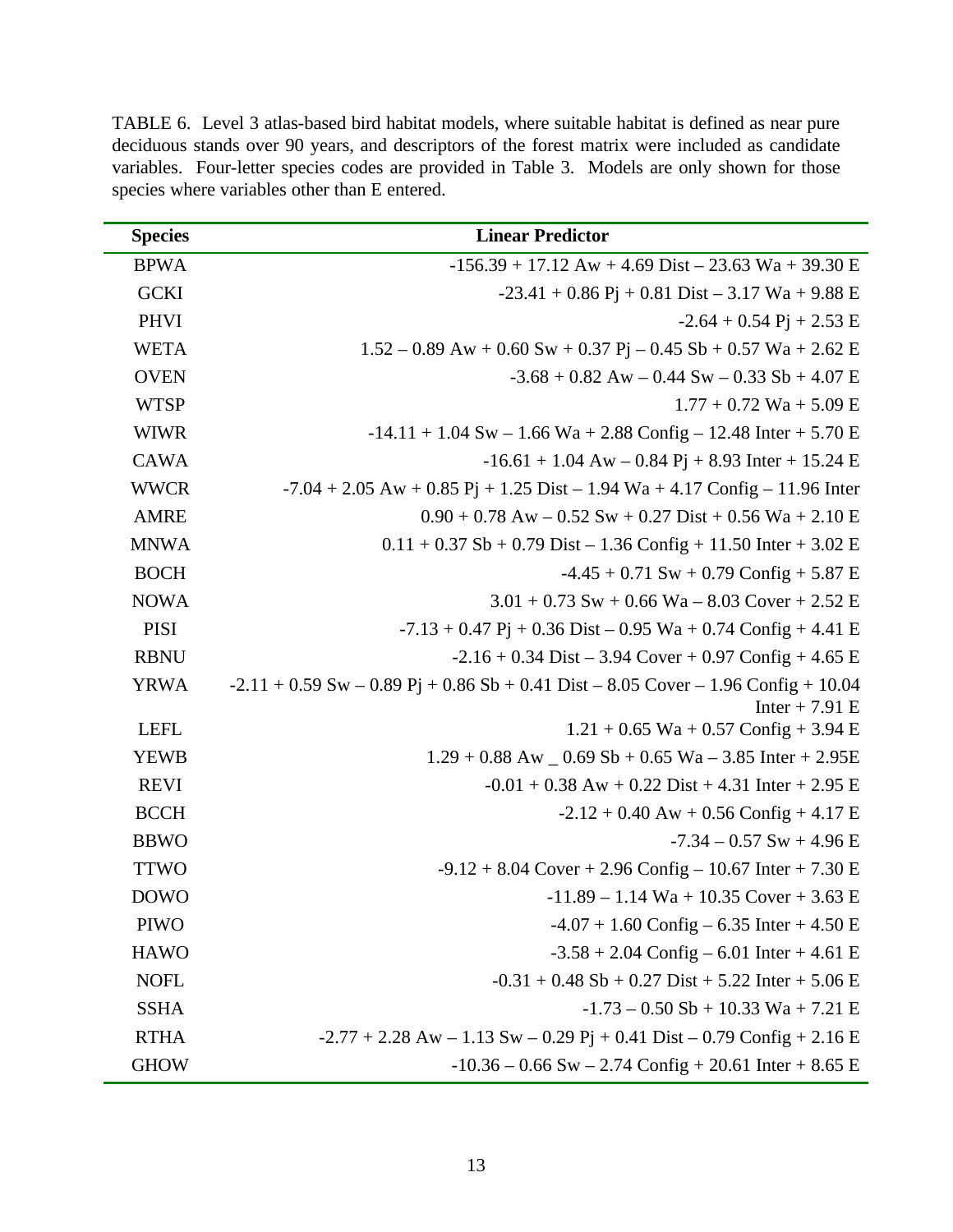Our results show that habitat must be explicitly defined in analyses of configuration effects in forested landscapes. The appropriate definition of habitat must be species specific. However, our results do not support the hypothesis that the amount of habitat alone determines the distribution of species in heterogeneous forest regions. We also found significant interactions between cover and configuration for roughly 25% of all species, which may support the hypothesis that habitat configuration becomes more important at low levels of habitat abundance (Andrén 1994).

Matrix variables were important for most species at Levels 2 and 3, with a number of species responding only to variation in the matrix. This may reflect several factors. Some species may specialize on habitat types not targeted in our analysis. For example, the Winter Wren is associated with dense pure conifer forests (Semenchuk 1992). The Level 2 model for this species is consistent with these reports: similarly, at Level 2, the Pine Siskin is associated with the abundance of pine forest and correlates (little open water relative to muskeg). In both cases, the inclusion of configuration or interaction variables at Level 3 probably represents a correlation between the spatial distribution of old deciduous stands and the abundance or configuration of the habitat type actually used by these species. In heterogeneous natural landscapes, the matrix for one species will contain habitat for others.

Wiens (1997) highlights the limitations of approaches to understanding spatial patterning of landscapes which treat habitat patches as discrete and static entities embedded in a featureless background matrix. An emergent emphasis is the need to consider context, in particular aspects of spatial heterogeneity of the environment, and recognition of the role that this patterning plays in mediating patch dynamics. Characteristics of the matrix influence movement rates, and determine the relative isolation of patches of breeding habitat. Responses will be species-specific, and are likely to be closely tied to habitat requirements (Hannon and Schmiegelow, unpubl. data).

#### **Management Applications**

Since 1990, most of western Canada's  $\sim$  485,00 km<sup>2</sup> boreal mixedwood forest has been allocated to industrial forestry (Anonymous 2000). In combination with other large-scale activities, notably the exploration for and extraction of fossil fuels, substantial changes in the age structure, species composition and spatial pattern of the forest will occur over the next century. Species of forest birds associated with older merchantable forest, the habitats considered in our Level 2 and 3 models, will be especially vulnerable to these changes. As the economic rotation age for deciduous species in the region is roughly 70 years, little 90+ year old deciduous forest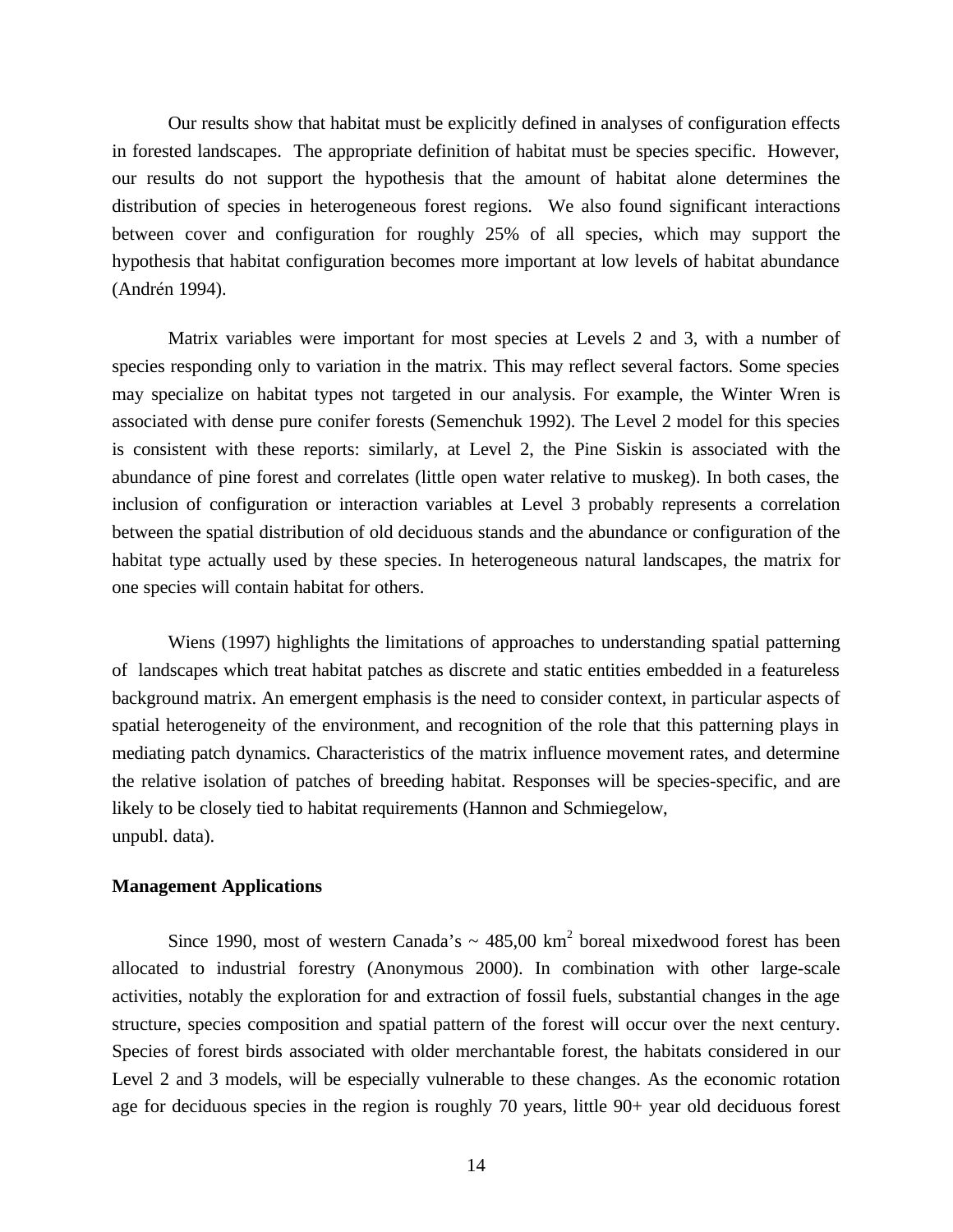will remain unless it specifically managed for (Cumming et al. 1994). As might be expected, preliminary spatial simulations (our unpublished analysis) show that patches of older deciduous and mixed forest will become much smaller and more isolated than at present. The history of comparable forests in Fennoscandia suggest that significant declines in biodiversity will result (Helle and Jarvinen 1986; Angelstam and Mikusinski 1994).

Predictive models of the effects of these changes on boreal fauna are needed, most importantly to assess which amongst the feasible set of management alternatives are most likely to maintain populations of indigenous species—a goal to which many governmental and industrial agents are committed, either by international treaty or explicit administrative undertakings. Modeling the relative effects of habitat abundance and fragmentation will become increasingly important as land-use changes continue and management options become more constrained. For a given rate of harvest, fragmentation indices are likely to be more readily manipulated by managers than the total amount of habitat. For example, about 4.5% of merchantable forest in the study area is presently committed to linear buffers around streams and lakes (S. Cumming, unpubl. data). This area could be redistributed into large, contiguous reserves at little cost, given a change in policy. However, current regulations will tend to maximize the fragmentation of remaining old forest.

#### **Conclusions**

Our models are best regarded as hypotheses to be tested. The gold standard for model validation is an independent data set, or prospective sampling (Fielding and Haworth 1995; Fielding and Bell 1997). The question is, how to effectively select new sampling areas that are in some sense optimal. We propose that this should be done using the information in the existing models. For example, new sample units which yield large expected change in log-likelihood of the fitted models could be selected as being potentially the most informative. Or, those sites which produce the largest expected changes in the standard error of a specific parameter estimate might be selected, as being most likely to decrease (or increase) the confidence intervals of some parameter having management implications. Prospective new sample sites can be evaluated by reestimating models for each species using imputed positive and negative observation at the new site, and applying various model-fitting tests (Dobson 1991) to evaluate the effect of the imputed observation. Expectations of the resultant statistics are calculated using the existing model. Although somewhat computationally intensive, such exercises are perfectly feasible. We have constructed prototype "information maps" for 20+ species over our study area, and intend to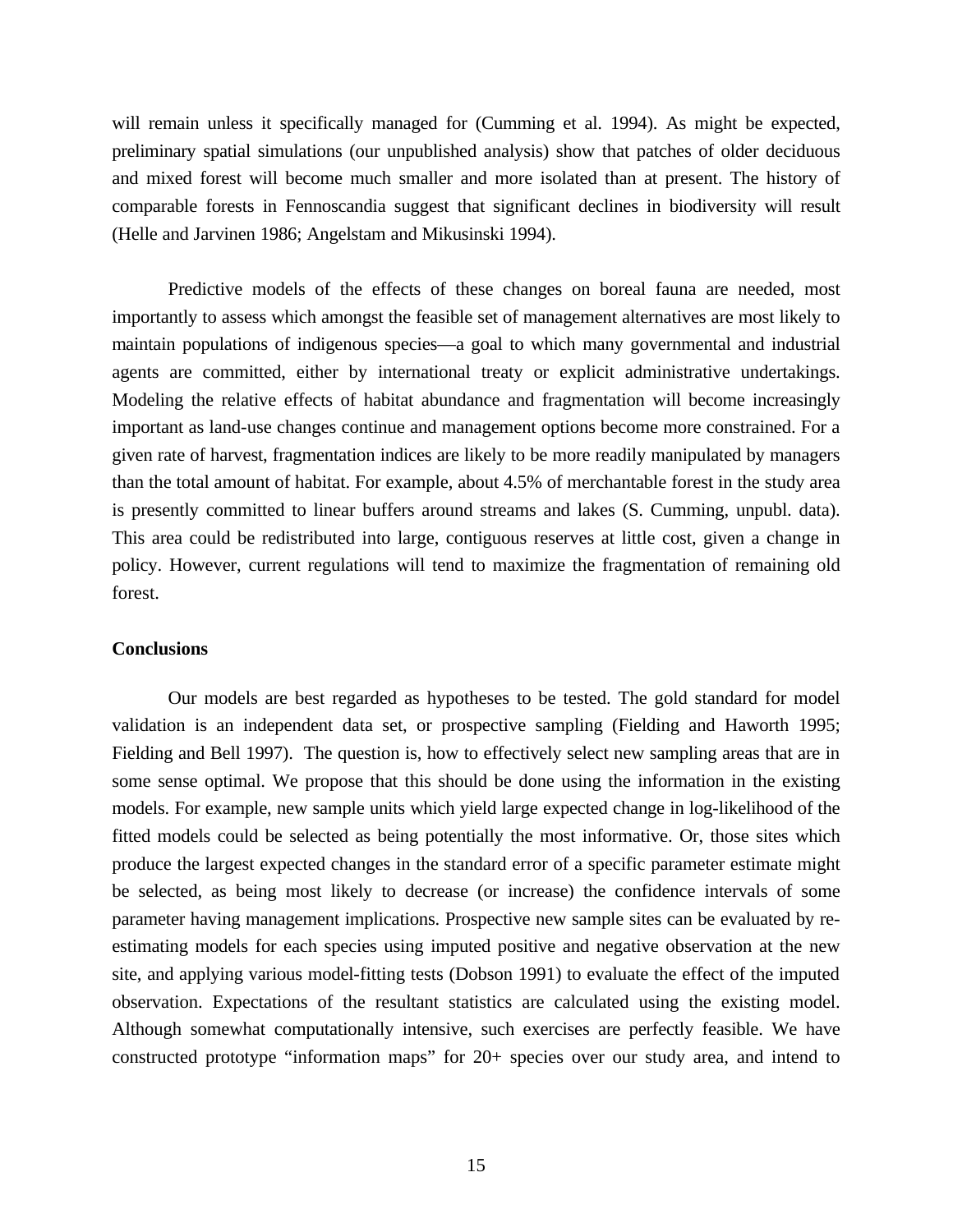develop these methods more fully, to guide extensive sampling efforts now being planned for our study region.

# **OBJECTIVE 3: COST-EFFECTIVE METHODS FOR MONITORING**

Ecological monitoring is the repeated measurement of an ecosystem component over time and space, with the intent of detecting change. It facilitates adaptive management by providing an information feedback loop to assess the effects of management on ecosystems. Here, we discuss the design of a broad-scale monitoring program for birds. Empirical parameter estimates were used in simulations that estimated power of different sampling designs to detect trend in species' populations and community metrics. This study comprised the graduate work of Matthew Carlson, and full details can be found in his thesis (Carlson 2000).

Variability in monitoring data has two sources: natural variation and sampling variation. Natural variation is due to spatial and temporal heterogeneity in the distribution of individuals. Eight bird species and three community metrics were selected as subjects for this study based on their variance characteristics. Estimates of within-site temporal variation and mean initial abundance were derived from data collected over a six-year period (1993-98) as part of the Calling Lake Fragmentation Study (Schmiegelow et al. 1997). Between-site variation in initial abundance and trend were estimated using Breeding Bird Survey data from the closed boreal forest region of Alberta, collected between 1989 and 1998 (USGS Patuxent Wildlife Research Center 2000). All variance parameters were estimated as coefficients of determination (dimensionless measures of variability), to make them suitable for use in simulation studies.

## **Results**

Using a plot of within-site temporal and between-site spatial variance (Figure 2), species representing four variance categories were selected. For the ubiquitous category, the Whitethroated Sparrow and Yellow Warbler were selected. This category likely represents generalist species whose broad niches facilitate occupancy of a wide range of habitats. The Black-throated Green Warbler and Brown-headed Cowbird were selected as examples of spatially patchy species. Species in this category are likely spatially variable because their narrow niches allow occupancy of only a subset of available habitat. Occupancy within this subset of habitats, however, is consistent across years. As examples of temporally fluctuating species, the Black-capped Chickadee and Gray Jay were selected. These species may depend upon resources that vary temporally over large spatial scales. This category may also contain generalist species associated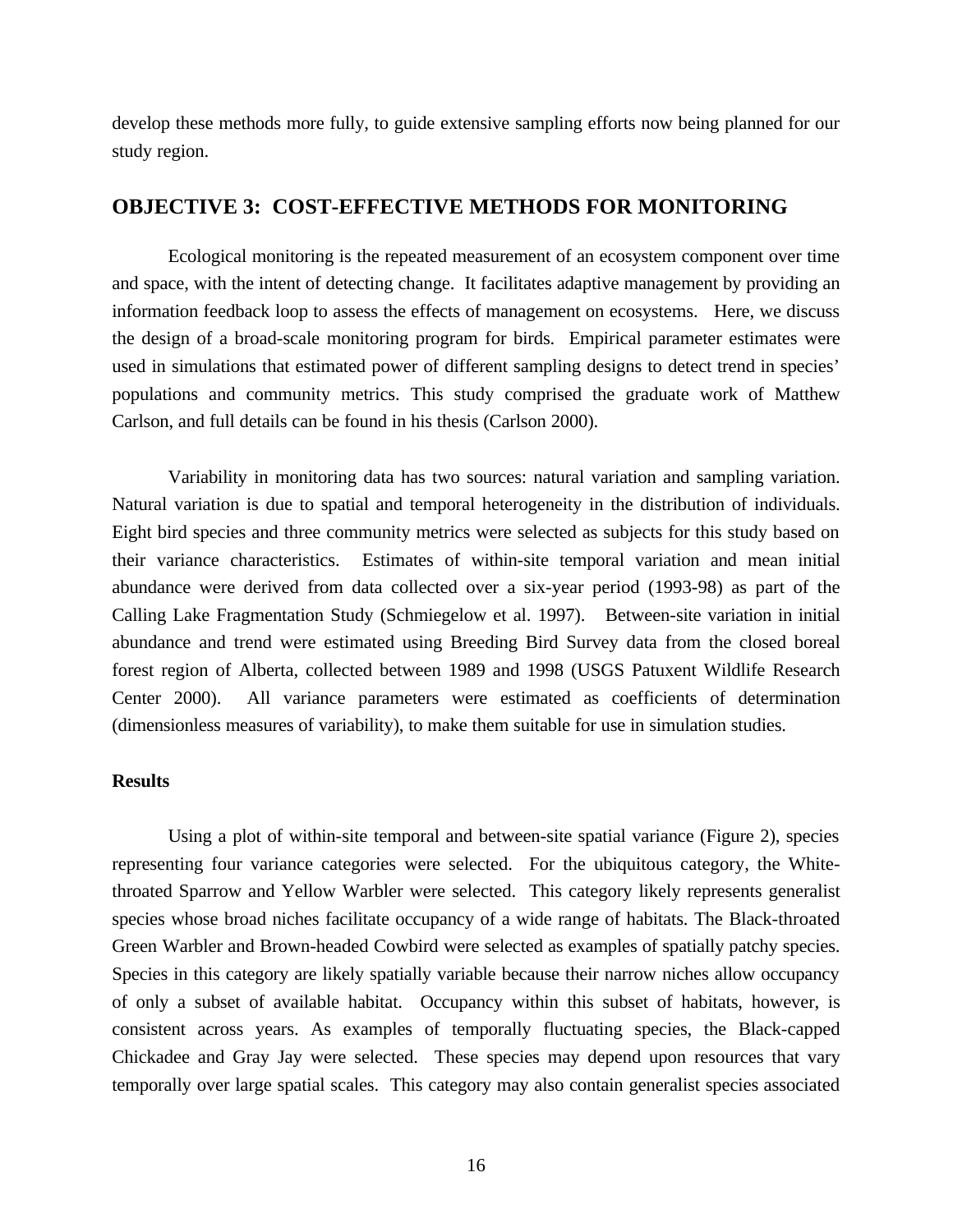with high sample error, causing inflation of within-site temporal variance. To represent irruptive species, the Pileated Woodpecker and White-breasted Nuthatch were selected. The quality of habitat for these species may be variable, such as is the case with cone crops and insect outbreaks. In addition, sampling issues may contribute to the high variance of species belonging to this category. For example, the Pileated Woodpecker is not an irruptive species per se, but its large home range relative to the scale of point count stations results in variable counts, even in the presence of a stable population. In addition, species in this category are rare, causing them to be associated with high sample error, which inflates within-site temporal variance.



FIGURE 2. Temporal and spatial variability in bird species abundance and community metrics. The horizontal and vertical lines dissecting the plot represent mean between-site initial variation and median within-site temporal variation, respectively, across all species, excluding those with maximum within-site temporal variation (2.449). The four letter codes identify the eight species and three community metrics selected as targets for simulation studies (BCCH = Black-capped Chickadee,  $BGNW = Black-throated Green Warbler, BHCO = Brown-headed Cowbird, GRIA =$ Gray Jay, PIWO = Pileated Woodpecker, WBNU = White-breasted Nuthatch, WTSP = Whitethroated Sparrow, YWAR = Yellow Warbler,  $SR$  = species richness,  $GN$  = richness of the ground-nesting guild, SW = Shannon-Weiner index).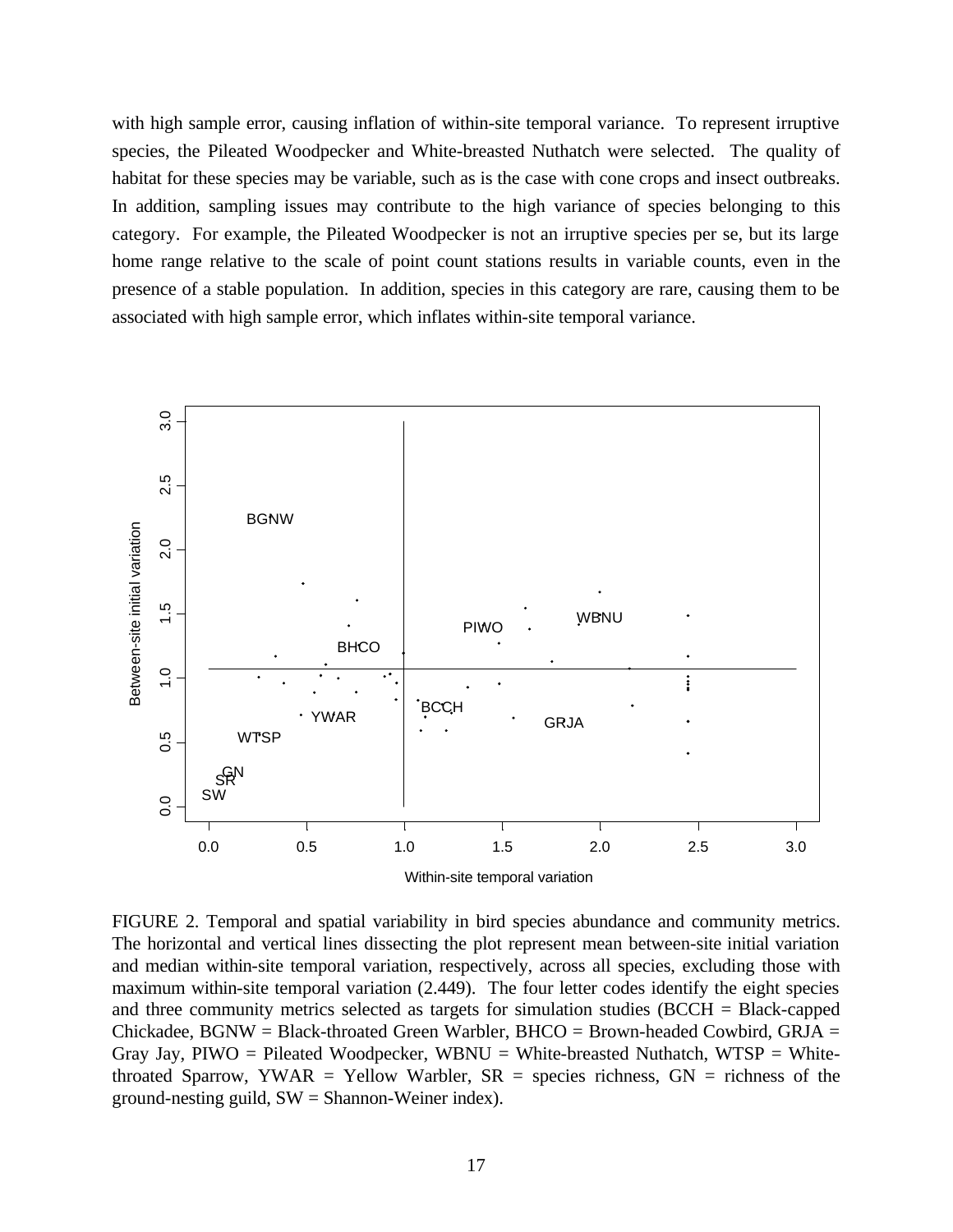Parameter estimates for these species and community metrics were used to assess the effectiveness of a range of candidate sampling designs for bird monitoring. Design options were based on those being considered by the Alberta Forest Biomonitoring Program for a provincewide monitoring program. Monte Carlo simulations estimated statistical power for the various designs, given specified significance level and effect size. Estimation of relationships between sample effort components and power to detect trend involved three steps. Simulations were conducted to estimate the power of alternative sampling designs. Multiple regression was then used to model relationships between power and sample effort components. Finally, partial derivatives of these relationships with respect to each sample effort component were calculated to estimate the rate at which power changed with respect to each sample effort component. An example of the output from this analysis is provided in Figure 3.



FIGURE 3. Rate of change in power to detect –3% trends in the Black-capped Chickadee over 20 years, with respect to four sample effort parameters, averaged across designs achieving one of four levels of power.

Power varied across species, with variable species being associated with lower power. Because variable species, which also tend to be rare, are likely to be of monitoring interest,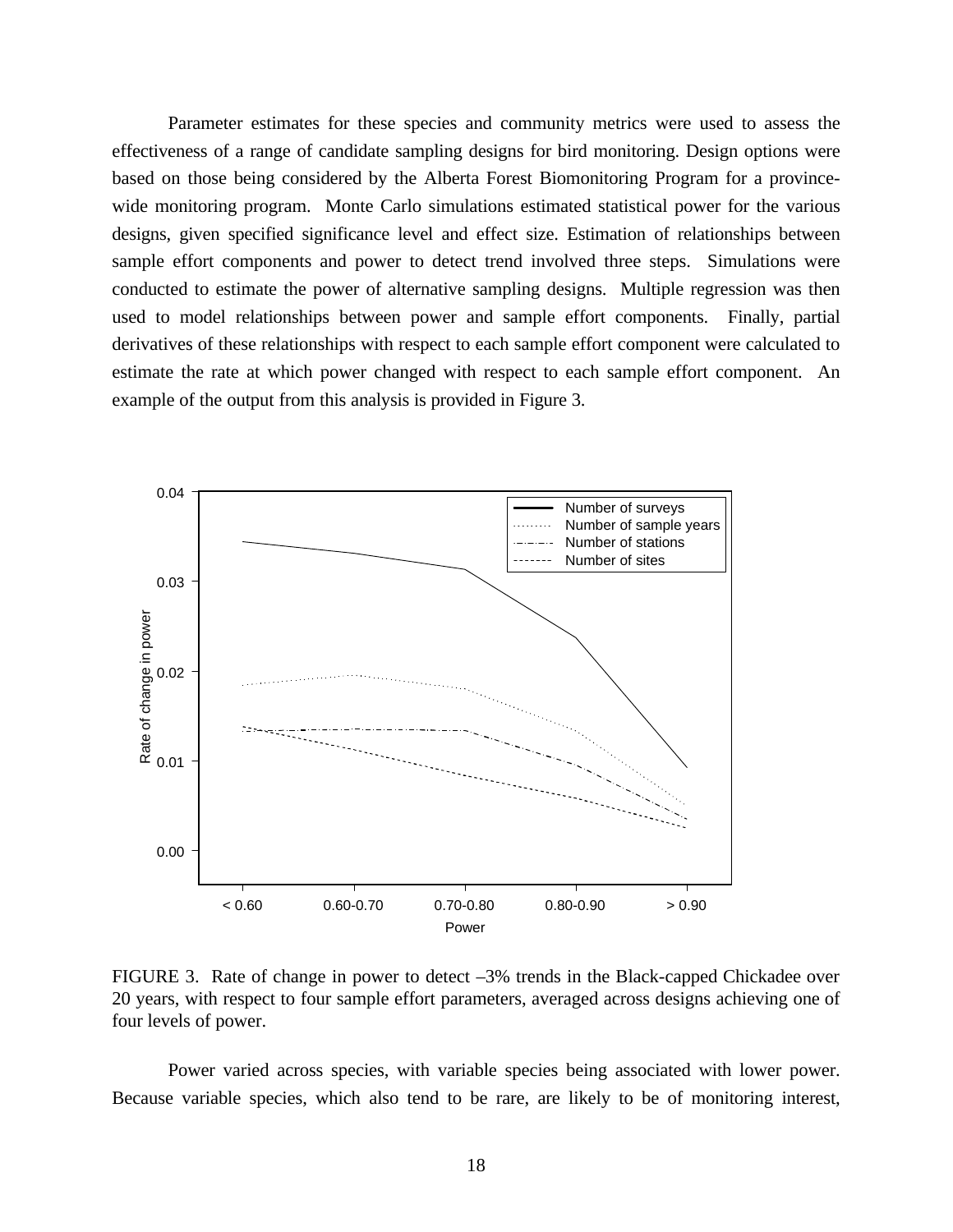population monitoring programs may require high levels of effort to achieve adequate power. Detection of trend in community metrics, on the other hand, was much more powerful. Comparison of power to detect trend over 10 and 20 year periods indicated detection of trend over relatively shorter time periods will require dramatically more sample effort. To evaluate the effect of individual sample effort parameters on power, the relationship between power estimates and sample effort parameters was modeled using nonlinear multiple regression. Calculation of the models' partial derivatives facilitated estimation of the rates at which power increased with increases in each effort parameter.

Evaluation of the efficiency of sample effort allocation involved two steps. First, costs of the alternative sampling designs were calculated according to a cost model. Second, estimates of sampling design cost were integrated with estimates of sampling design power. This involved determining the least expensive sampling design achieving 90% power for each species and community metric of interest, and comparing rates of increase in cost to rates of increase in power across sample effort components. As expected, power to detect trends increased as the cost of monitoring programs increased. The relationship was highly non-linear, however, which resulted in a large range of costs associated with sampling designs achieving 90% power or greater (Figure 4).



FIGURE 4. Power to detect –3% per year exponential trends in Black-capped Chickadee abundance over 20 years versus annual cost of monitoring program.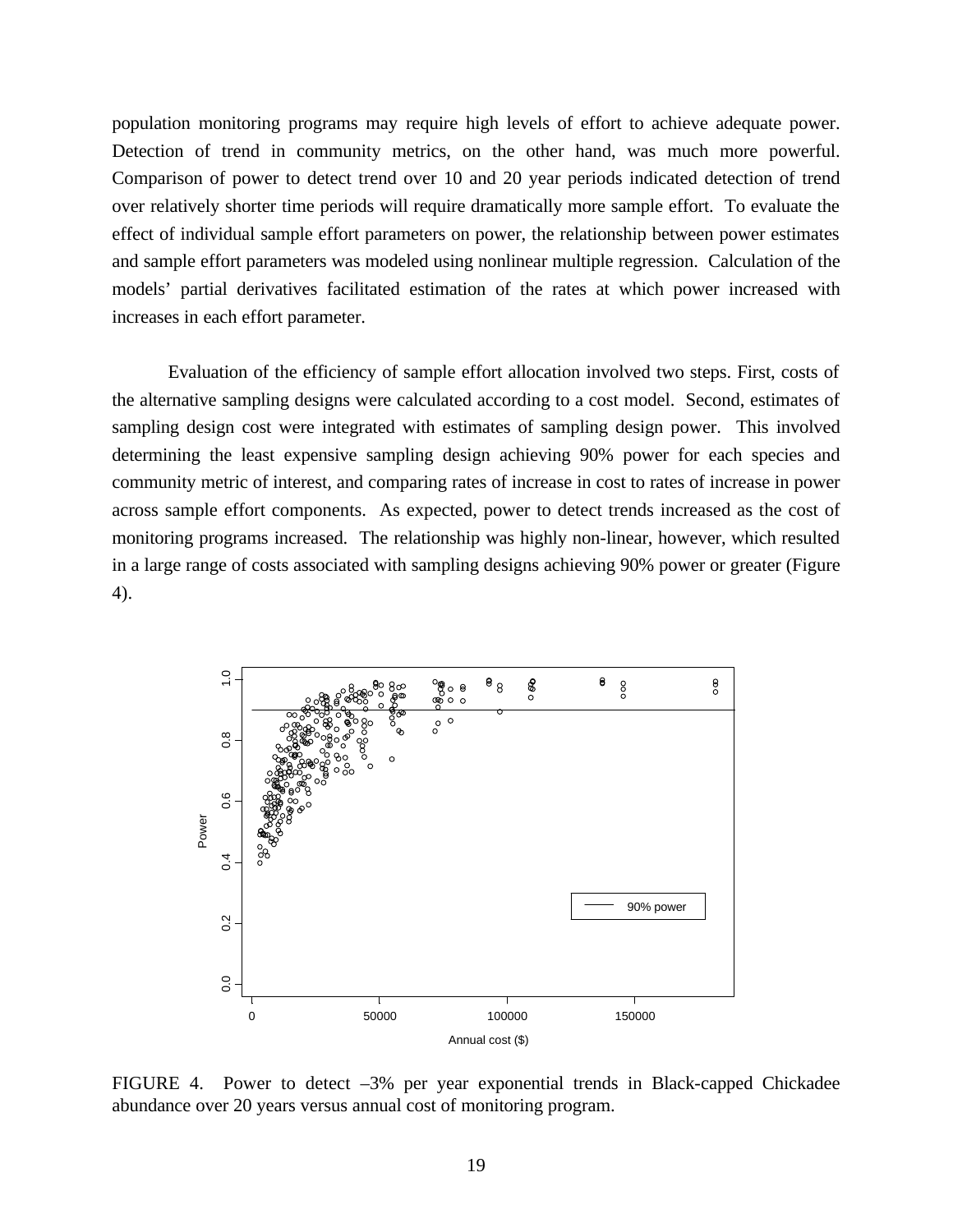## **Conclusions**

Generally, rare species tended to exhibit greater variability and, as exhibited by power analysis, this translated into increased sampling requirements. Due to the steep gradient in sampling requirements across species, population monitoring programs should be designed to achieve effective data for the most variable species of interest. Because of the increased sample effort required, effective sampling designs were expensive for rare species, compared to common species. Rare species are often sensitive to environmental disturbance and are usually of conservation concern. Therefore, inclusion of rare species in population monitoring will often be desired. If the expense associated with monitoring rare species is prohibitive, careful selection of target species that are sensitive to disturbance, yet exhibit low variability, is an alternative. Species in the spatially variable category (i.e. Black-throated Green Warbler) may be examples of such targets, due to their habitat specificity but temporal stability.

Monitoring of community metrics may be another viable alternative. Three community metrics were included in the analysis: total species richness, species richness of the ground-nesting guild, and the Shannon-Weiner diversity index. All metrics exhibited less variance than even the most common species, which translated into low sampling requirements and low program expense. Two issues must be resolved before monitoring of community metrics can be unequivocally recommended, however. First, the sensitivity of community metrics to disturbance must be resolved. Community metrics are almost certainly less sensitive to disturbance than populations, and a smaller magnitude was used in community metric power analyses to account for this reduction. The magnitude of the reduction was entirely subjective, however, and may not have adequately accounted for the relative stability of community metrics. Second, it is not at all clear which community metric, or combination of metrics, should be monitored to provide meaningful information on the status of the bird community. In addition, interpretation of metrics is difficult. For example, the implications of a 10% reduction in the Shannon-Weiner diversity index are unclear.

Effective monitoring programs must provide reliable estimates of change. As illustrated by the power analyses presented here, reliable trend estimates are not a guaranteed product, but instead are dependent on the sampling design used and the monitoring target. *A priori* evaluation of the feasibility of meeting monitoring targets is essential. Equally important, however, is program cost. Programs spanning a wide-range of costs achieved reliable trend estimates, indicating great potential for sampling design efficiencies. Comparison of cost and power gains associated with sample effort parameters revealed general strategies for achieving cost-effective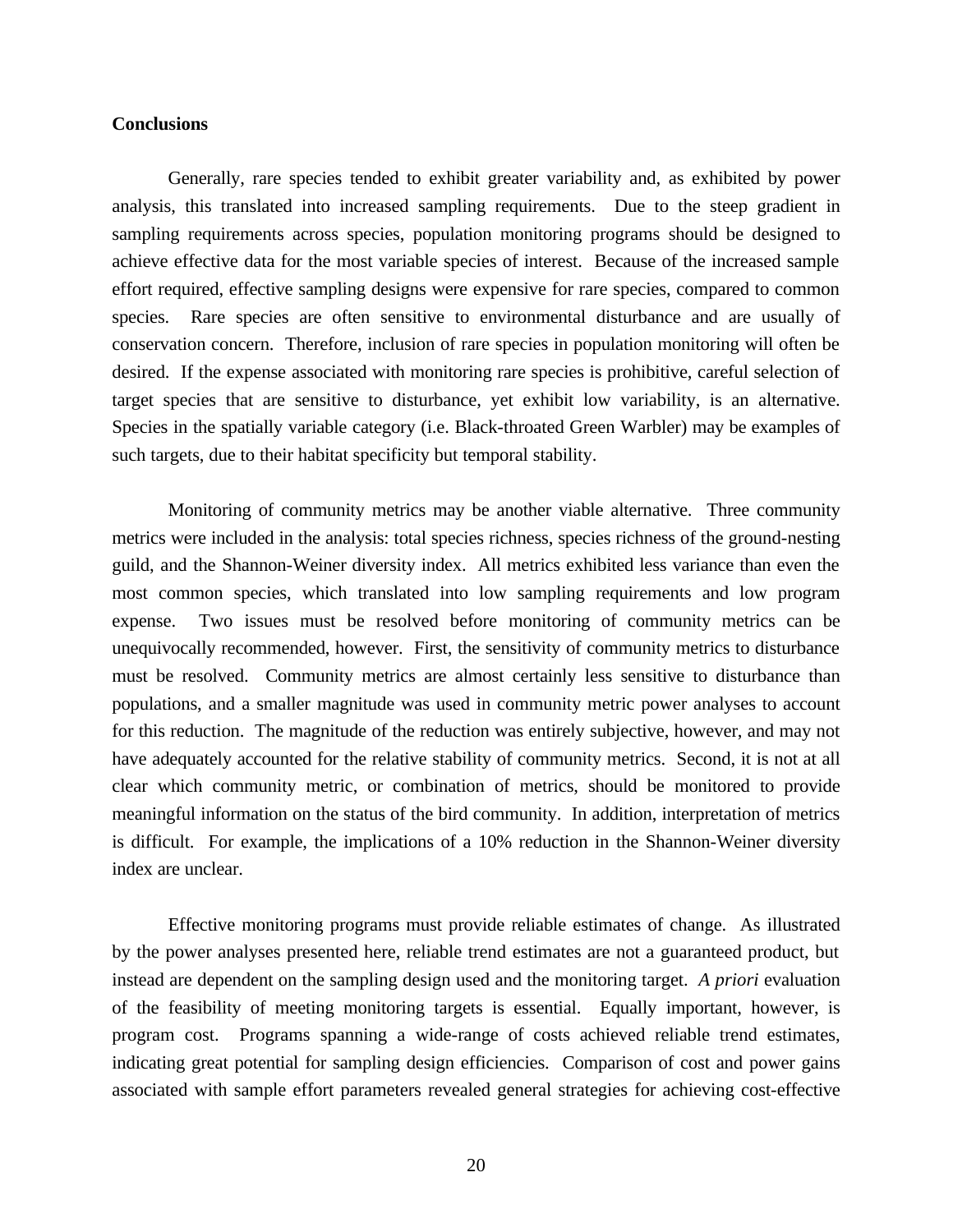data. To ensure limited resources are not wasted, *a priori* evaluation of efficient monitoring strategies is also essential.

## **OBJECTIVE 4: SCENARIO EVALUATIONS**

Both our fine- and coarse-scale statistical habitat models (Objectives 1 and 2) were designed for, and have been incorporated into FEENIX and TARDIS, landscape simulation frameworks utlised by the Boreal Ecology and Economics Synthesis Team (BEEST). FEENIX, a spatially-explicit, grid-based model adapted from foundational work by Carl Walters (UBC), has been parameterised for investigation of white spruce, wildfire, and habitat dynamics in the boreal mixedwood forest using process and statistical models developed within BEEST. This modeling platform is well-suited to examination of interactions between natural processes and human activities, and their effects on a variety of forest attributes. However, FEENIX operates at a moderate spatial resolution (3 ha rasters), making analysis of areas beyond 1 000 000 ha or so in extent prohibitive in terms of computer time. TARDIS, a simulation modeling platform developed by S. Cumming, uses a much coarser resolution (~10 000 ha rasters) that permits rapid analysis of similar questions over very large areas, at the cost of some spatial detail. This integrated approach allows us to explore the effects of alternative management scenarios on forest bird communities over a variety of spatial and temporal scales. Some preliminary simulations have been run and more are planned for the near future.

## **REFERENCES**

- Akaike, H. 1974. A new look at statistical model identification*. IEEE Transactions on Automatic Control* AU-19, 716-722.
- Alberta Forest Service. 1985. Alberta Phase 3 forest inventory: An overview. ENR Report **I/8**6, Alberta Energy and Natural Resources, Edmonton, Alberta.
- Andren, H. 1994. Effects of habitat fragmentation on birds in mammals in landscapes with different proportions of suitable habitat: a review. *Oikos* **7**1:355–366.
- Angelstam, P., and G. Mikusinski. 1994. Woodpecker assemblages in natural and managed boreal and hemiboreal forest—a review. *Annales Zoologici Fennici* **3**1:157–172.
- Anonymous. 2000. Canada's forests at a crossroads: an assessment in the year 2000. World Resources Institute, Washington, DC, USA.
- Boyce, M.S., and L.L. McDonald. 1999. Relating populations to habitats using resource selection functions. *Trends in Ecology and Evolution* 14: 268-272.
- Carlson, M. 2000. Cost-effective sampling design for large-scale avian monitoring. M.Sc. thesis, Department of Renewable Resources, University of Alberta, Edmonton, Alberta.
- Cumming, S. G., P. Burton, S. Prahacs, and M. Garland. 1994. Potential conflicts between timber supply and habitat protection in the boreal mixedwood of Alberta, Canada: A simulation study. *Forest Ecology and Management* **6**8:281–302.